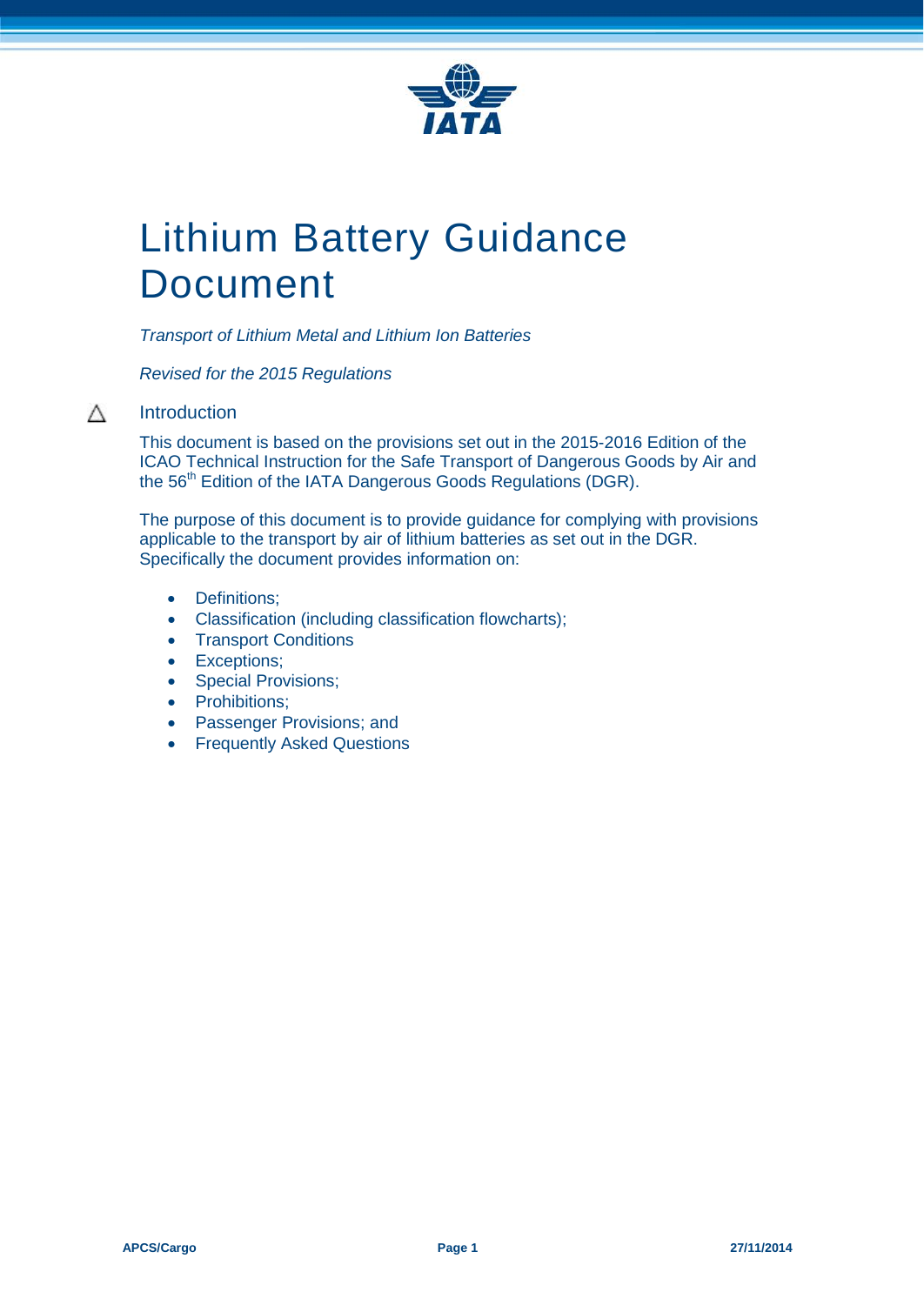#### **Definitions**

Lithium Battery – The term "lithium battery" refers to a family of batteries with different chemistries, comprising many types of cathodes and electrolytes. For the purposes of the DGR they are separated into:

Δ **Lithium metal batteries.** Are generally primary (non-rechargeable) batteries that have lithium metal or lithium compounds as an anode. Lithium metal batteries are generally used to power devices such as watches, calculators, cameras, temperature data loggers.

#### *Note:*

*As of 1 January 2015 lithium metal batteries packed by themselves (not contained in or packed with equipment) are forbidden for transport as cargo on passenger aircraft).*



**Figure 1 - Example of Lithium Metal Batteries**

**Lithium-ion batteries** (sometimes abbreviated Li-ion batteries) are a type of secondary (rechargeable) battery commonly used in consumer electronics. Also included within the category of lithium-ion batteries are lithium polymer batteries. Lithium-ion batteries are generally found in mobile telephones, laptop computers, etc.



#### **Figure 2 - Example of a Lithium Ion Battery**

The technical definition of a battery and cell, as indicated in the UN Manual of Tests and Criteria, is as follows: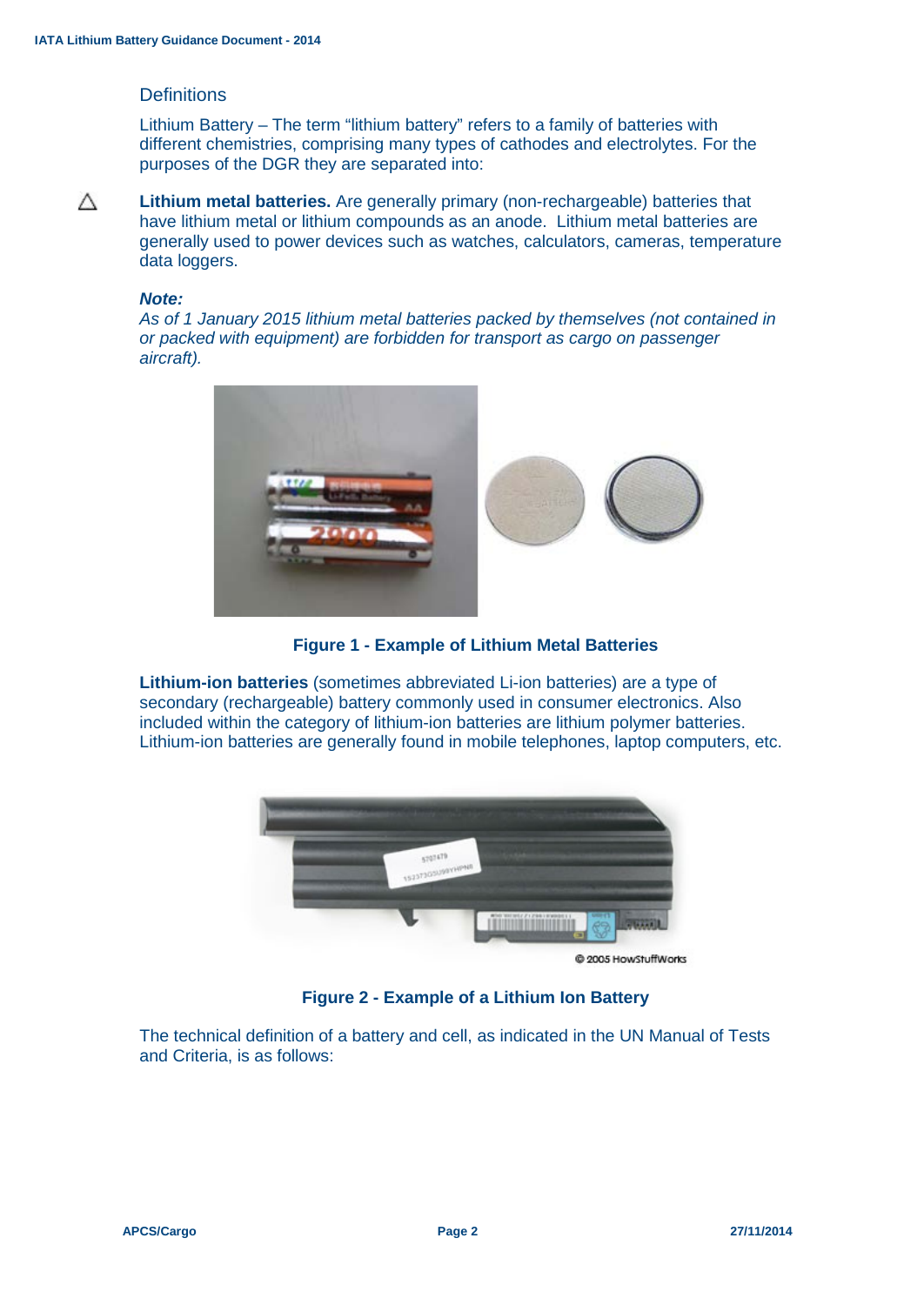"**Battery**" means two or more cells which are electrically connected together and fitted with devices necessary for use, for example, case, terminals, marking and protective devices. A single cell lithium battery is considered a "cell" and must be tested according to the testing requirements for "cells" for the purposes of these Regulations and the provisions of subsection 38.3 of the UN Manual of Tests and Criteria (see also the definition for "cell").

#### *Note:*

*Units that are commonly referred to as "battery packs", "modules" or "battery assemblies" having the primary function of providing a source of power to another piece of equipment are for the purposes of these Regulations and the provisions of Subsection 38.3 of the UN Manual of Tests and Criteria treated as batteries.*

"**Cell"** means a single encased electrochemical unit (one positive and one negative electrode) which exhibits a voltage differential across its two terminals. Under these Regulations and the *UN Manual of Tests and Criteria*, to the extent the encased electrochemical unit meets the definition of "cell" herein, it is a "cell", not a "battery", regardless of whether the unit is termed a "battery" or a "single cell battery" outside of these Regulations and the *UN Manual of Tests and Criteria*

**Button cell** or battery means a round small cell or battery when the overall height is less than the diameter.

#### Classification (DGR 3.9.2.6)

Lithium batteries are classified in Class 9 – Miscellaneous dangerous goods as:

- UN 3090, **Lithium metal batteries**; and
- UN 3480, **Lithium ion batteries**

or, if inside a piece of equipment or packed separately with a piece of equipment as:

- UN 3091, **Lithium metal batteries contained in equipment**; or
- UN 3091, **Lithium metal batteries packed with equipment**; and
- UN 3481, **Lithium ion batteries contained in equipment**; or
- UN 3481, **Lithium ion batteries packed with equipment**.

In the absence of exceptions, these batteries must be shipped in quantities that comply with the limitations contained in the DGR (see DGR Table 4.2 and the applicable packing instruction). They must be contained in a UN specification packaging as prescribed by the applicable packing instruction in the DGR. A completed package must display a Class 9 hazard label in addition to markings that identify the applicable proper shipping name and UN number. A shipper must document the shipment using a Shipper's Declaration for Dangerous Goods.

Beginning 1 Jan 2013 the classification criteria for lithium batteries stipulates that cells and batteries must be manufactured under a quality management program. [DGR 3.9.2.6](http://www.iata.org/dgr) [\(LBSG 3.3.2\)](http://www.iata.org/lithium) includes the elements that must be included in such a program.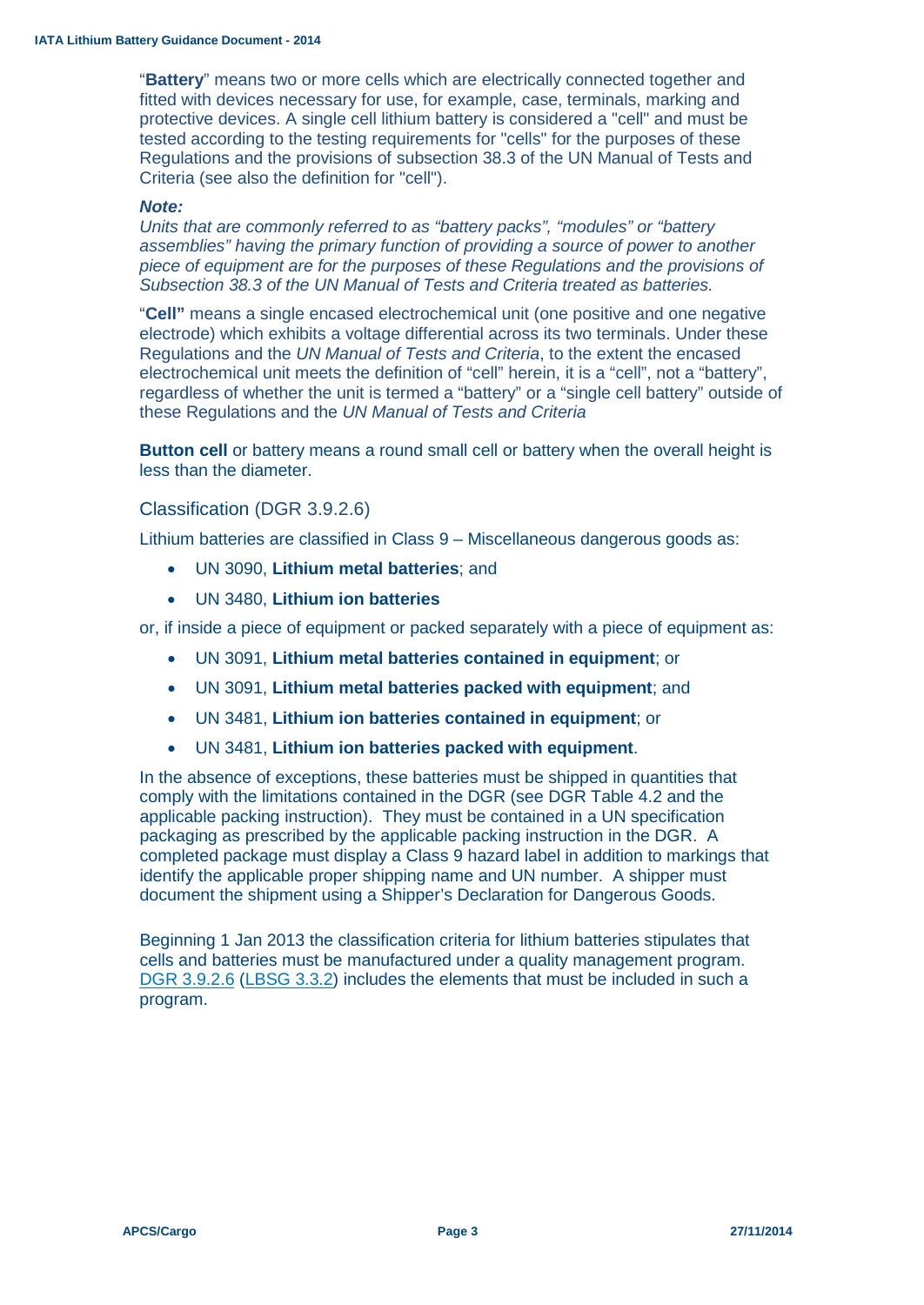#### Transport Conditions

The following information is a summary of the conditions that apply to various sizes of batteries for air transport. More details on the exceptions are found in the next section of this document.

1. Section I / IA Packing Instructions 965 – 970

Lithium ion and lithium metal cells and batteries (PI 965 & PI 968, Section IA and PI 966, PI 967, PI 969 & PI 970, Section I) are subject to all of the applicable requirements in the DGR. These requirements are as follows:

- (a) dangerous goods training (DGR 1.5);
- (b) limitations on consolidations (DGR 1.3.3 and 9.1.8);
- (c) classification (DGR 3.9.2.6);
- (d) limits on the net quantity of lithium batteries per package (DGR 4.2 and applicable packing instruction);
- (e) UN specification packaging (applicable packing instruction, see also DGR Section 6);

*Note: UN specification packaging does not apply to PI 967 and PI 970.*

- (f) marking and labelling of packages (DGR Section 7) *Note: packages must not bear the lithium battery handling label., Packages must only bear the Class 9 hazard label and Cargo Aircraft Only label, when applicable. If packages are assembled into an overpack the requirements for overpacks in DGR 7.1.7 and 7.2.7 apply*;
- (g) Shipper's Declaration for Dangerous Goods (DGR Section 8);
- 2. Section IB Packing Instructions 965 & 968

Lithium ion and lithium metal cells and batteries that meet the Watt-hour or lithium content limits set out in Section II of PI 965 and PI 968 respectively, but that exceed the weight or quantity limits set out in Table 956-II or Table 968-II are subject to all of the applicable requirements in the DGR except for the requirements for UN specification packagings.

The requirements applicable are as follows:

- (a) dangerous goods training (DGR 1.5);
- (b) limitations on consolidations for lithium metal batteries (DGR 1.3.3 and 9.1.8);
- (c) classification (DGR 3.9.2.6);
- (d) limits on the total weight per package (applicable packing instruction);
- (e) strong outer packagings (see Section IB of applicable packing instruction);
- (f) marking and labelling of packages (DGR Section 7) *Note: packages must bear both the lithium battery handling label and the Class 9 hazard label and Cargo Aircraft Only label, when applicable. If packages are assembled into an overpack the requirements for overpacks in DGR 7.1.7 and 7.2.7 apply*;
- (g) Shipper's Declaration for Dangerous Goods (Section IB of PI 965 or PI 968); *Note 1: "IB" must be added to the DGD following the packing instruction number. This can be done either with the PI number, e.g. 965 IB, or as*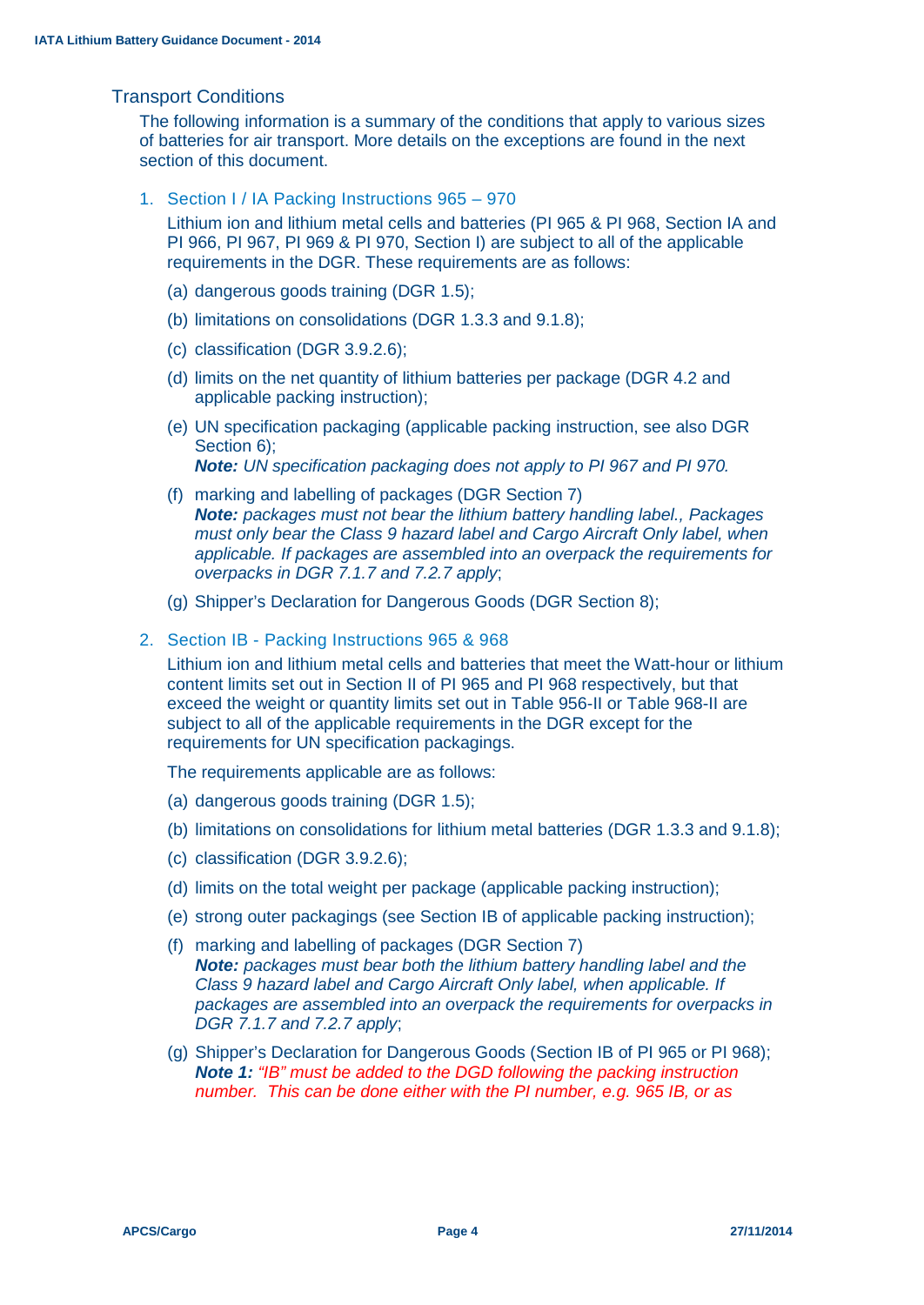*shown in Dangerous Goods Regulations Figure 8.1.P, in the authorisations column. Refer to Section 8 of the IATA Dangerous Goods Regulations for full details.*

*Note 2: if packages of Section IB are consolidated with other cargo, the provisions of DGR 1.3.3.3 and 1.3.3.6 apply. If packages are assembled into an overpack the requirements for overpacks in DGR 8.1.6.9.3, Step 7 apply.*

3. Section II - Packing Instructions 965 – 970

"Small" lithium ion and lithium metal cells and batteries that meet the Watt-hour or lithium content limits set out in Section II of PI 965 to PI 970 are only subject to certain parts of the DGR when shipped as cargo. The bulk of the requirements for these small lithium batteries are contained within the General Requirements at the start of each packing instruction which apply to all lithium batteries and then the specific requirements set out in Section II of each packing instruction, which are as follows:

- (a) classification (DGR 3.9.2.6);
- (b) limitations on consolidations for lithium metal batteries in PI968 only (DGR 1.3.3 and 9.1.8);
- (c) limits on the quantity of lithium cells or batteries per package (Table II of the applicable packing instruction);
- (d) strong outer packagings (see Section II of applicable packing instruction);
- (e) marking and labelling of packages (Additional Requirements of Section II of the applicable packing instruction);
- (f) the details of the consignment must be described (Additional Requirements of Section II of the applicable packing instruction)*.*

#### **Exceptions**

Small lithium metal and lithium ion batteries are not subject to all of the provisions of the DGR provided that they comply with all of the requirements set out in Section II of Packing Instructions 965, 966 and 967 for lithium ion batteries and Section II of Packing Instructions 968, 969 and 970 for lithium metal batteries in the 56<sup>th</sup> Edition of the IATA DGR.

Packages containing lithium batteries, or lithium batteries contained in, or packed with, equipment that meet the provisions of Section II of these packing instructions are not required to have a Class 9 hazard label and there is no requirement for a Shipper's Declaration for Dangerous Goods for consignments of these batteries. However, in the event of an incident involving these batteries, the incident reporting requirements apply.

#### *Note:*

*Only batteries that have successfully passed the test procedures of Part III, Sub-Section 38.3 of the UN Manual of Tests and Criteria qualify under this exception. This is also true for so-called "OEM" or "aftermarket" batteries. Any battery manufacturer or distributor should be able to provide documentation confirming that the batteries have been so tested.*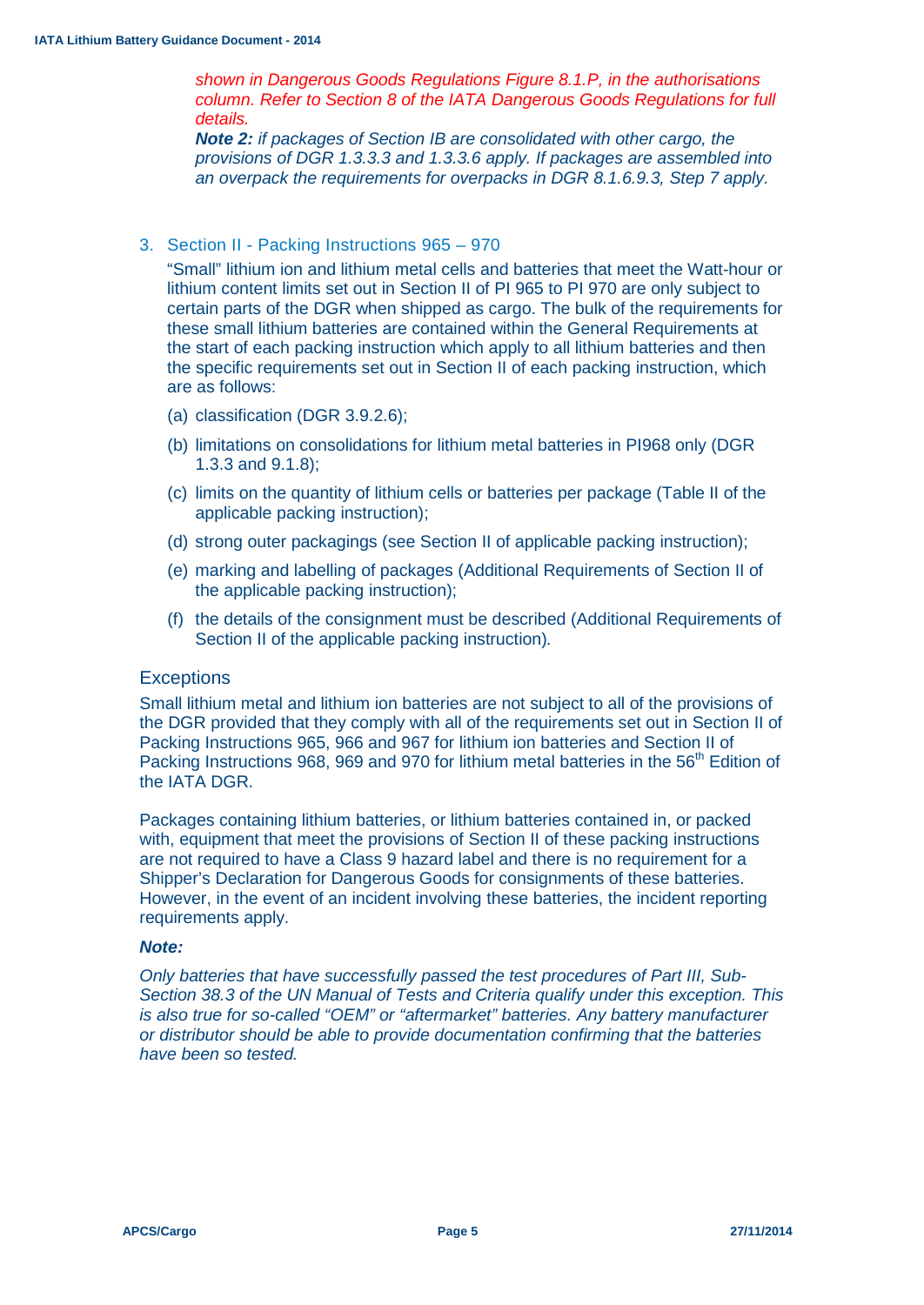Quantities of lithium metal and lithium ion cells and batteries that exceed the "per package" limits described in Section II of the packing instruction 965 (Table 965-II) and 968 (Table 968-II) must be assigned to class 9 and shipped as "Section IB". All applicable requirements contained in the IATA Dangerous Goods Regulations relating to these commodities must be complied with, including the training requirements, except that UN Specification packaging is not required.

Packages must bear the Class 9 hazard label in addition to the lithium battery handling label.

Lithium metal and lithium ion batteries larger than those permitted by Section II of the applicable packing instruction must be assigned to Class 9 and consigned as UN 3090 (Lithium metal batteries), UN 3480 (Lithium ion batteries), UN 3091 (Lithium metal batteries contained in equipment or Lithium metal batteries packed with equipment) or UN 3481 (Lithium ion batteries contained in equipment or Lithium ion batteries packed with equipment). All applicable requirements contained in the IATA Dangerous Goods Regulations relating to these commodities must be complied with, including the training requirements; a "Shipper's Declaration for Dangerous Goods" must be issued, and packages must bear the Class 9 hazard label.

#### Special Provisions

There are a number of special provisions which may allow for the transport of lithium batteries other than in accordance with the defined conditions or limits, or which require the shipper to take additional precautions when preparing batteries for transport. The special provisions applicable to lithium batteries are set out following.

Notwithstanding the general requirement that prior to being transported each type of lithium battery must have successfully passed the UN test requirements, there is provision for prototype lithium batteries that have not yet passed the UN test requirements to be shipped for testing purposes, this testing includes pre-production or product compatibility testing, in accordance with Special Provision A88, as follows:

**A88** Prototype or low production, (i.e. annual production runs consisting of no more than 100 lithium cells or batteries) lithium cells or batteries that have not been tested to the requirements in subsection 38.3 of the *UN Manual of Tests and Criteria* may be transported aboard cargo aircraft, if approved by the appropriate authority of the State of origin and the following requirements are met:

- a) except as provided in paragraph (c), the cells or batteries must be transported in an outer packaging that is a metal, plastic or plywood drum or a metal, plastic or wooden box and that meets the criteria for Packing Group I packagings;
- b) except as provided in paragraph (c), each cell or battery must be individually packed in an inner packaging inside an outer packaging and surrounded by cushioning material that is non-combustible, and nonconductive. Cells or batteries must be protected against short-circuiting;
- c) lithium batteries with a mass of 12 kg or greater and having a strong, impact resistant outer casing, or assemblies of such batteries, may be packed in strong outer packagings or protective enclosures not subject to the requirements of Section 6 of these Regulations. The batteries or battery assemblies must be protected against short circuiting; and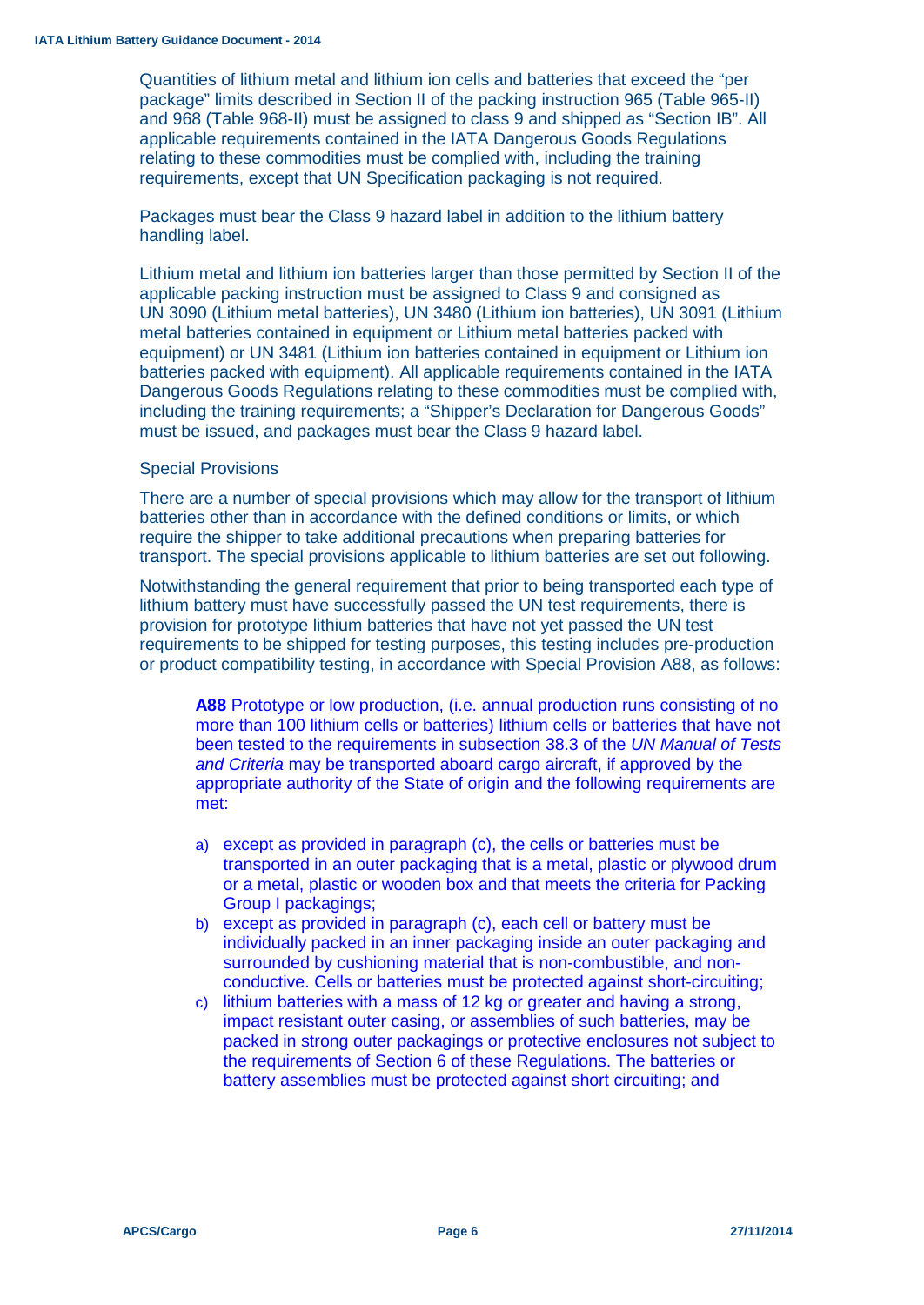d) a copy of the document of approval showing the quantity limitations must accompany the consignment.

Irrespective of the limit specified in Column L of Table 4.2, the battery or battery assembly as prepared for transport may have a mass exceeding 35 kg.

For air transport, specific quantity limits apply to the net weight of lithium batteries in a package. The maximum net weight of lithium batteries per package for Cargo Aircraft Only is 35 kg. However, there is provision for large lithium batteries that have a net weight exceeding 35 kg to be consigned on a cargo aircraft in accordance with Special Provision A99 as follows:

**A99** Irrespective of the per package quantity limit for cargo aircraft specified in Column L of the List of Dangerous Goods (Subsection 4.2), and in Section I of Packing Instructions 965, 966, 967, 968, 969 or 970, a lithium battery or battery assembly (UN 3090 or UN 3480), including when packed with, or contained in equipment (UN 3091 or UN 3481) that meets the other requirements of Section I of the applicable packing instruction may have a mass exceeding 35 kg, if approved by the appropriate authority of the State of origin. A copy of the document of approval must accompany the consignment.

There will be occasion where a manufacturer may wish to have a defective battery returned for analysis. However, where such batteries may pose a safety risk they are prohibited from transport by air as set in Special Provision A154, as follows:

**A154** Lithium batteries identified by the manufacturer as being defective for safety reasons, or that have been damaged, that have the potential of producing a dangerous evolution of heat, fire or short circuit are forbidden for transport (e.g. those being returned to the manufacturer for safety reasons).

One of the major risks associated with the transport of batteries and battery-powered equipment is short-circuit of the battery as a result of the battery terminals coming into contact with other batteries or metal objects. Special Provision A164 requires that all batteries and battery-powered equipment must be packed to prevent short circuit an inadvertent operation as follows:

**A164** Any electrical battery or battery-powered device, equipment of vehicle having the potential of a dangerous evolution of heat must be prepared for transport so as to prevent:

- (a) a short circuit (e.g. in the case of batteries by the effective insulation of exposed terminals; or in the case of equipment, by disconnection of the battery and protection of exposed terminals); and
- (b) unintentional activation.

When a shipment of a combination of lithium batteries contained in equipment and lithium batteries packed with equipment is presented for transport, the classification is to be lithium batteries packed with equipment as indicated by special provision A181.

**A181** When a package contains a combination of lithium batteries contained in equipment and lithium batteries packed with equipment, the package must be marked UN 3091 Lithium metal batteries packed with equipment, or UN 3481 Lithium ion batteries packed with equipment as appropriate. If a package contains both lithium ion batteries and lithium metal batteries, the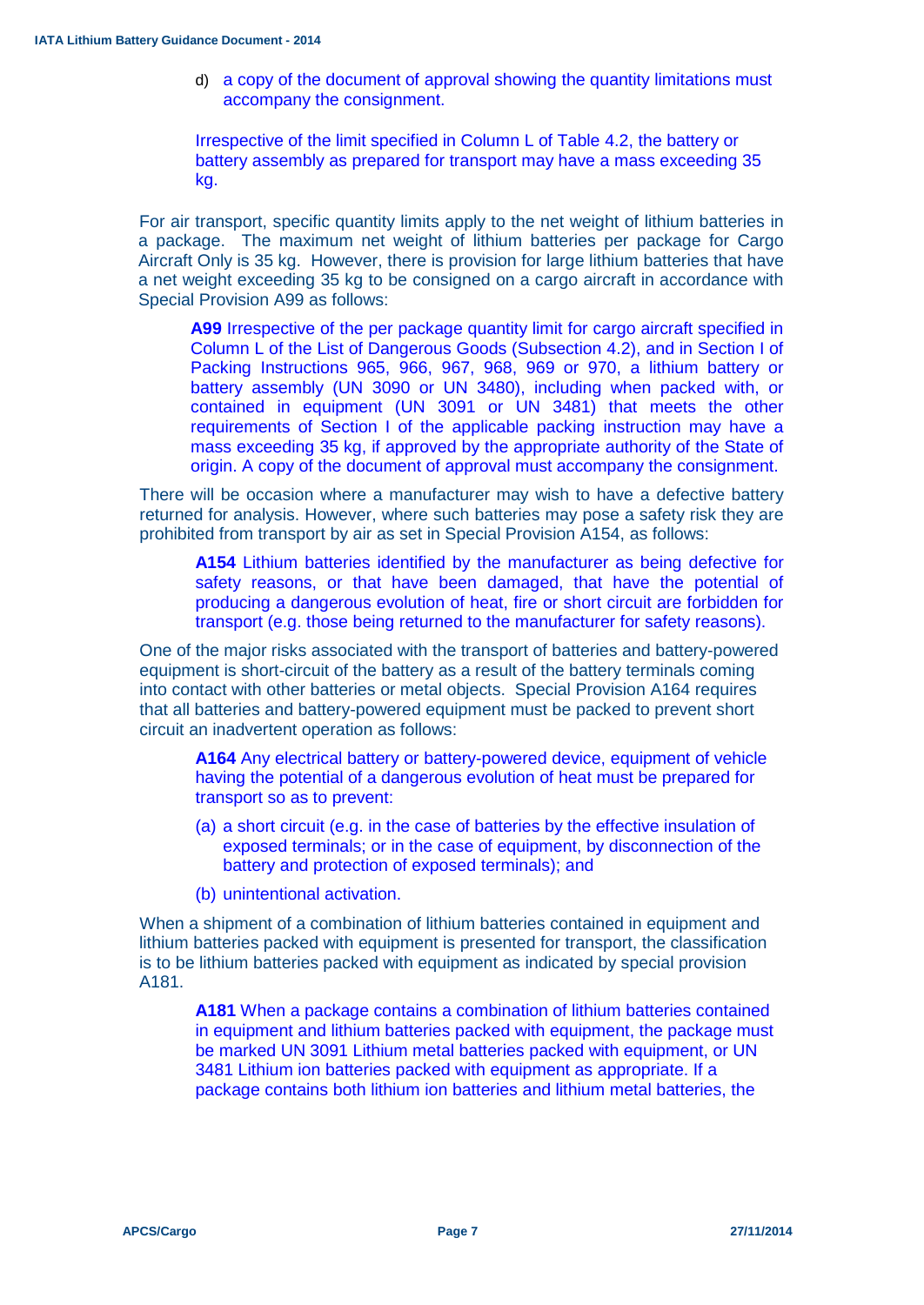package must be marked as required for both battery types. However, button cell batteries installed in equipment (including circuit boards) need not be considered.

Questions have been asked regarding whether to classify equipment with lithium batteries as battery-powered equipment, or only lithium batteries contained in equipment. Special Provision A182 makes it clear that the requirement is to use the lithium battery specific entries when only those batteries are present.

**A182** Equipment containing only lithium batteries must be classified as either UN 3091 or UN 3481.

It has been clarified that waste batteries are not permitted in air transport with the addition of Special Provision A183.

**A183** Waste batteries and batteries being shipped for recycling or disposal are prohibited from air transport unless approved by the appropriate national authority of the State of Origin and the State of the Operator.

Questions have been asked regarding whether to classify vehicles powered only by lithium batteries as vehicles, or using a lithium battery entry. Special Provision A185 makes it clear that the requirement is to use the battery-powered vehicle entry.

**A185** Vehicles only powered by lithium metal batteries or lithium ion batteries must be consigned under the entry UN 3171, **Battery-powered vehicle**

Effective 1 January 2015 lithium metal batteries by themselves (UN 3090) are prohibited on passenger aircraft. An exemption may be granted by the States concerned in accordance with Special Provision A201:

**A201** States concerned may grant an exemption from the prohibition to transport lithium metal batteries as cargo on passenger aircraft in accordance with 1.2.6. Authorities issuing exemptions in accordance with this special provision must provide a copy to the Chief of the Cargo Safety Section within three months of issuance via email at: CSS@icao.int, via facsimile at +1 514-954-6077 or via post to the following address:

Chief, Cargo Safety Section International Civil Aviation Organization 999 University Street Montreal, Quebec CANADA H3C 5H7

Classification Flowcharts

**The following (2) classification flowcharts are intended to provide guidance on the classification for lithium metal and lithium ion batteries.**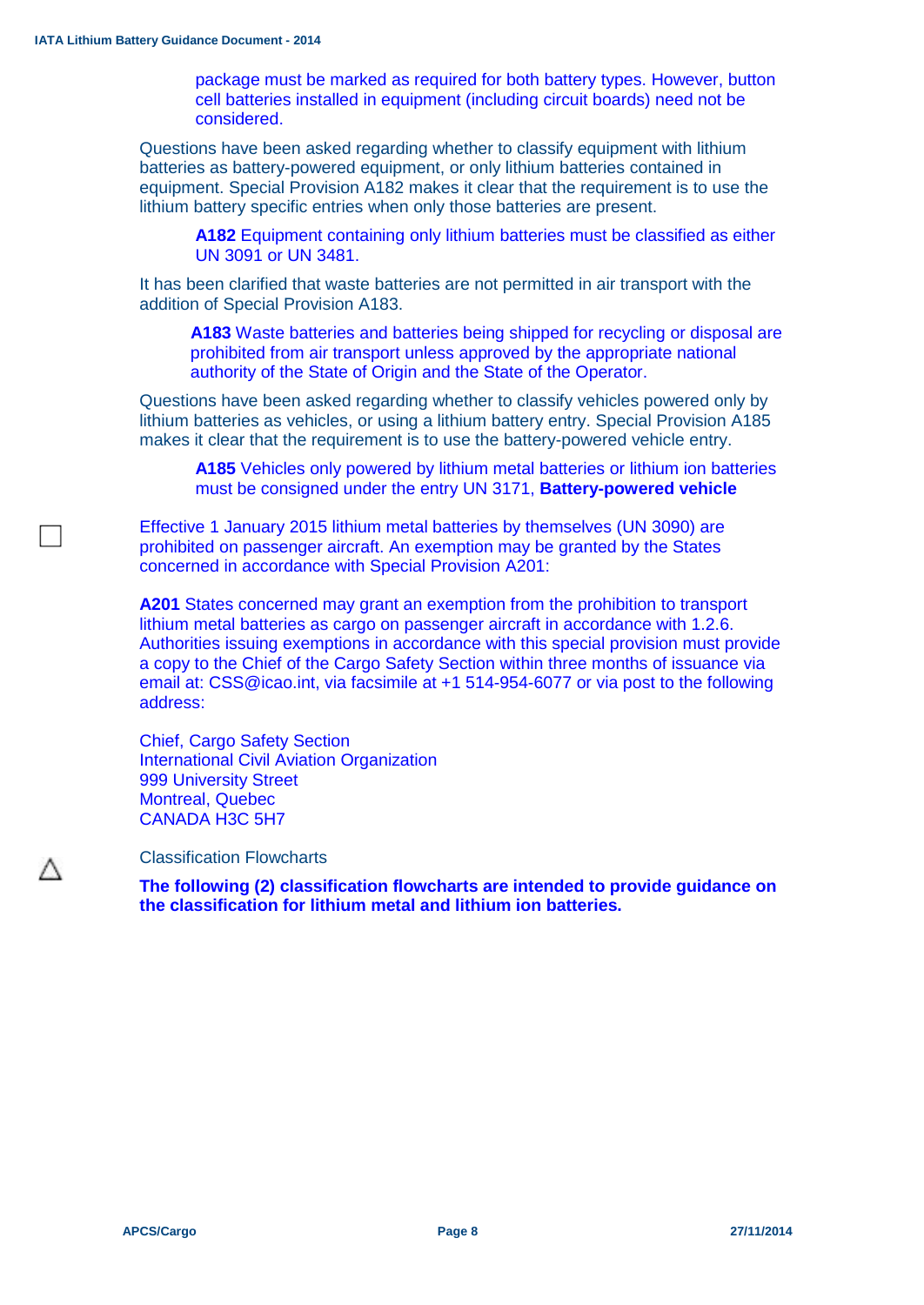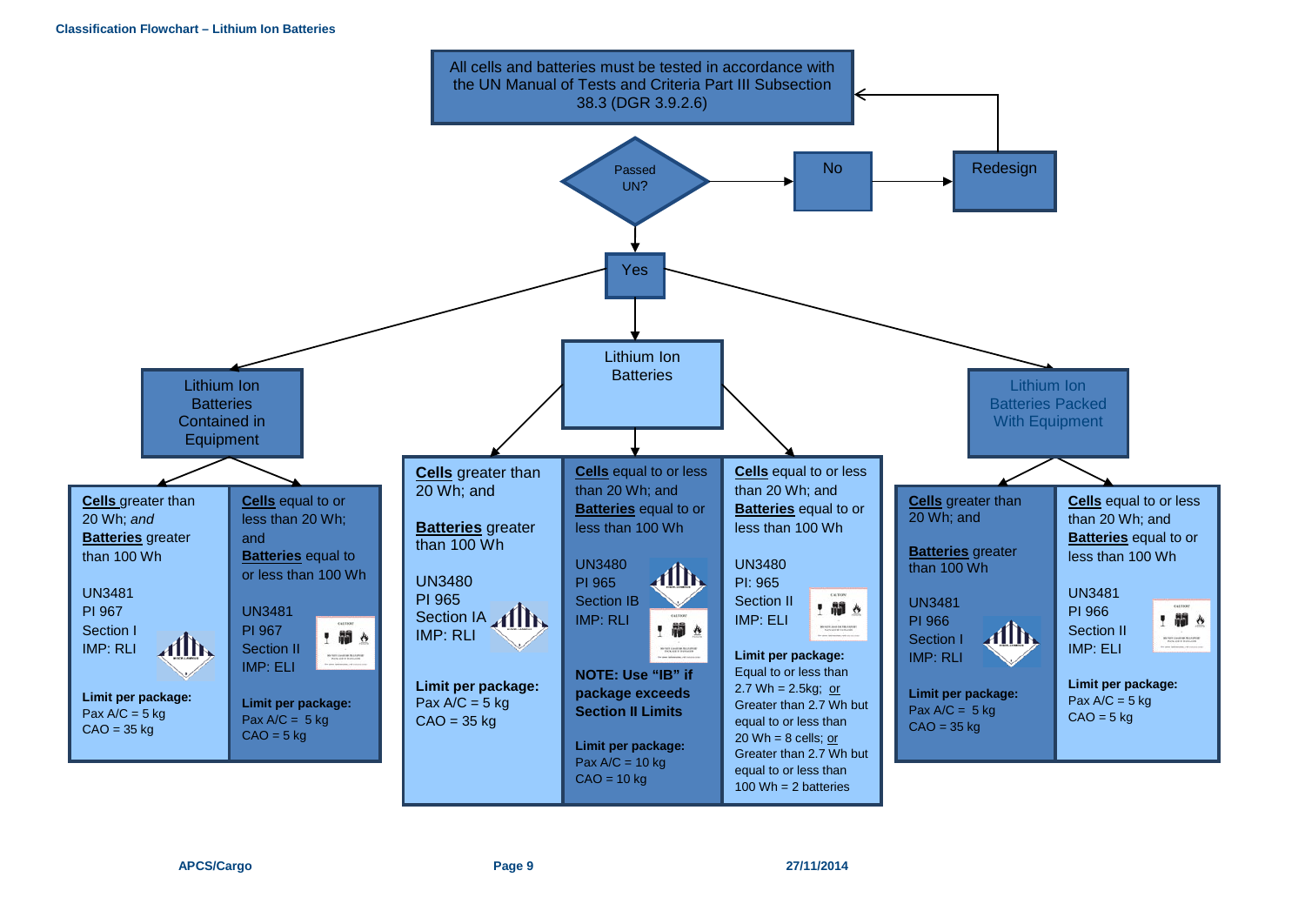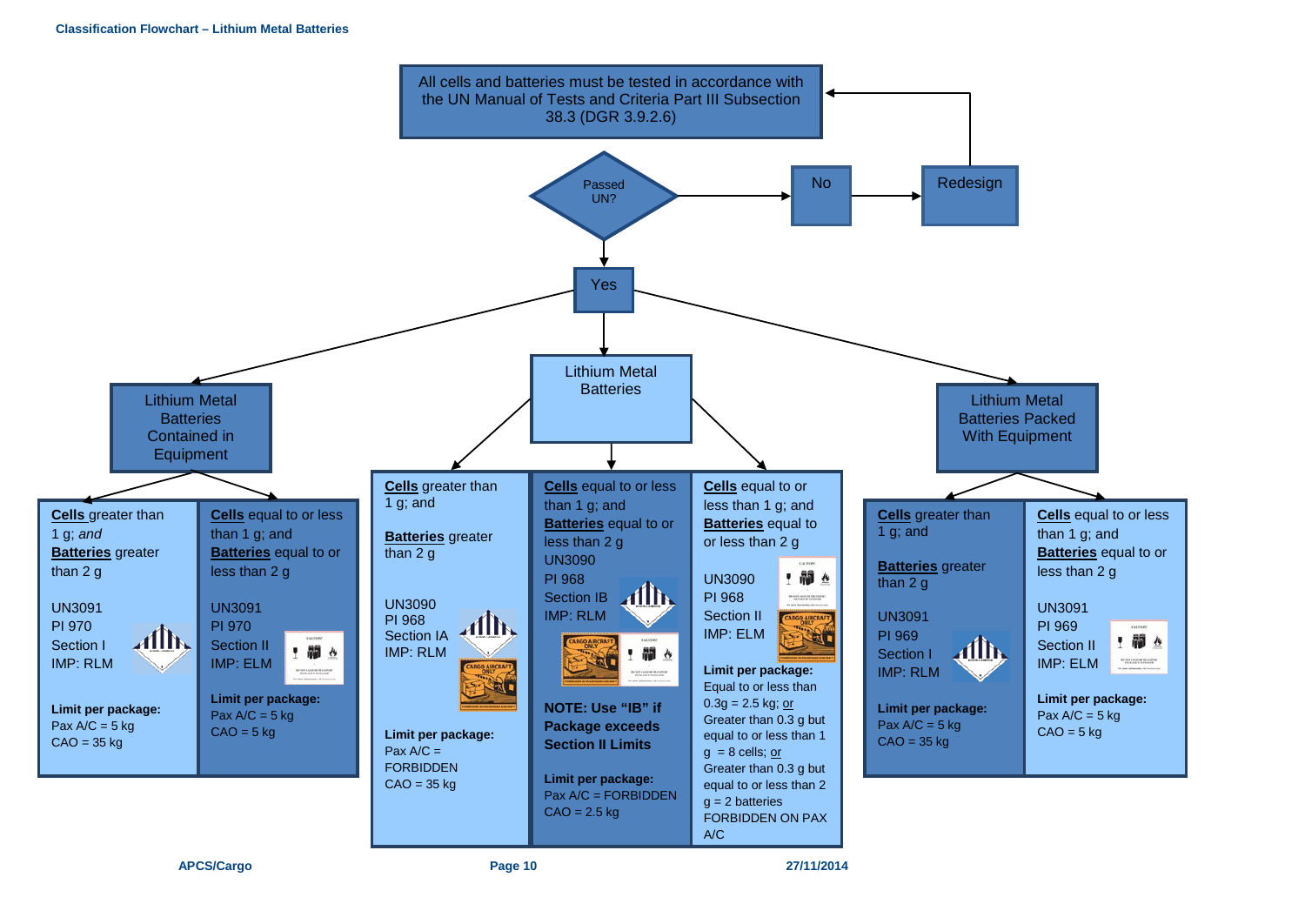#### **Prohibitions**

#### *Transport of lithium metal batteries*

Lithium metal batteries shipped by themselves (UN 3090) are not permitted on passenger aircraft. All packages prepared in accordance with packing instruction 968, Section IA, IB and II, must bear a Cargo Aircraft Only label, in addition to existing labels.

#### *Transport to, from or through the United States*

Lithium metal batteries shipped to, from or through the United States are subject to additional limitations specified in the US national dangerous goods regulations contained in Code of Federal Regulations Title 49 (49 CFR). The basis of these limitations is reflected in State Variation USG-02, which states that:

Primary (non-rechargeable) lithium metal batteries and cells, (UN 3090), are forbidden for transportation aboard passenger-carrying aircraft. Such batteries transported in accordance with Section I of Packing Instruction 968 must be labelled with the CARGO AIRCRAFT ONLY label. Such batteries transported in accordance with Section II of Packing Instruction 968 must be marked "PRIMARY LITHIUM BATTERIES — FORBIDDEN FOR TRANSPORT ABOARD PASSENGER AIRCRAFT" or "LITHIUM METAL BATTERIES — FORBIDDEN FOR TRANSPORT ABOARD PASSENGER AIRCRAFT".

Primary (non-rechargeable) lithium metal batteries and cells contained in or packed with equipment (UN 3091) are forbidden for transportation aboard passengercarrying aircraft unless:

- 1. the equipment and the batteries and cells are transported in accordance with Packing Instruction 969 or 970, as appropriate;
- 2. the package contains no more than the number of lithium metal batteries or cells necessary to power the intended piece of equipment;
- 3. the lithium content of each cell, when fully charged, is not more than 5 grams;
- 4. the aggregate lithium content of the anode of each battery, when fully charged, is not more than 25 grams; and
- 5. the net weight of lithium batteries does not exceed 5 kg (11 lb).

Primary (non-rechargeable) lithium metal batteries and cells contained in or packed with equipment (UN 3091) and transported in accordance with Section I of Packing Instruction 969 or 970 that do not conform to the above provisions are forbidden for transportation aboard passenger-carrying aircraft and must be labelled with the CARGO AIRCRAFT ONLY label.

Primary (non-rechargeable) lithium metal batteries and cells contained in or packed with equipment (UN 3091) and transported in accordance with Section II of Packing Instruction 969 or 970 that do not conform to the above provisions are forbidden for transportation aboard passenger-carrying aircraft and must be marked "PRIMARY LITHIUM BATTERIES — FORBIDDEN FOR TRANSPORT ABOARD PASSENGER AIRCRAFT" or "LITHIUM METAL BATTERIES — FORBIDDEN FOR TRANSPORT ABOARD PASSENGER AIRCRAFT".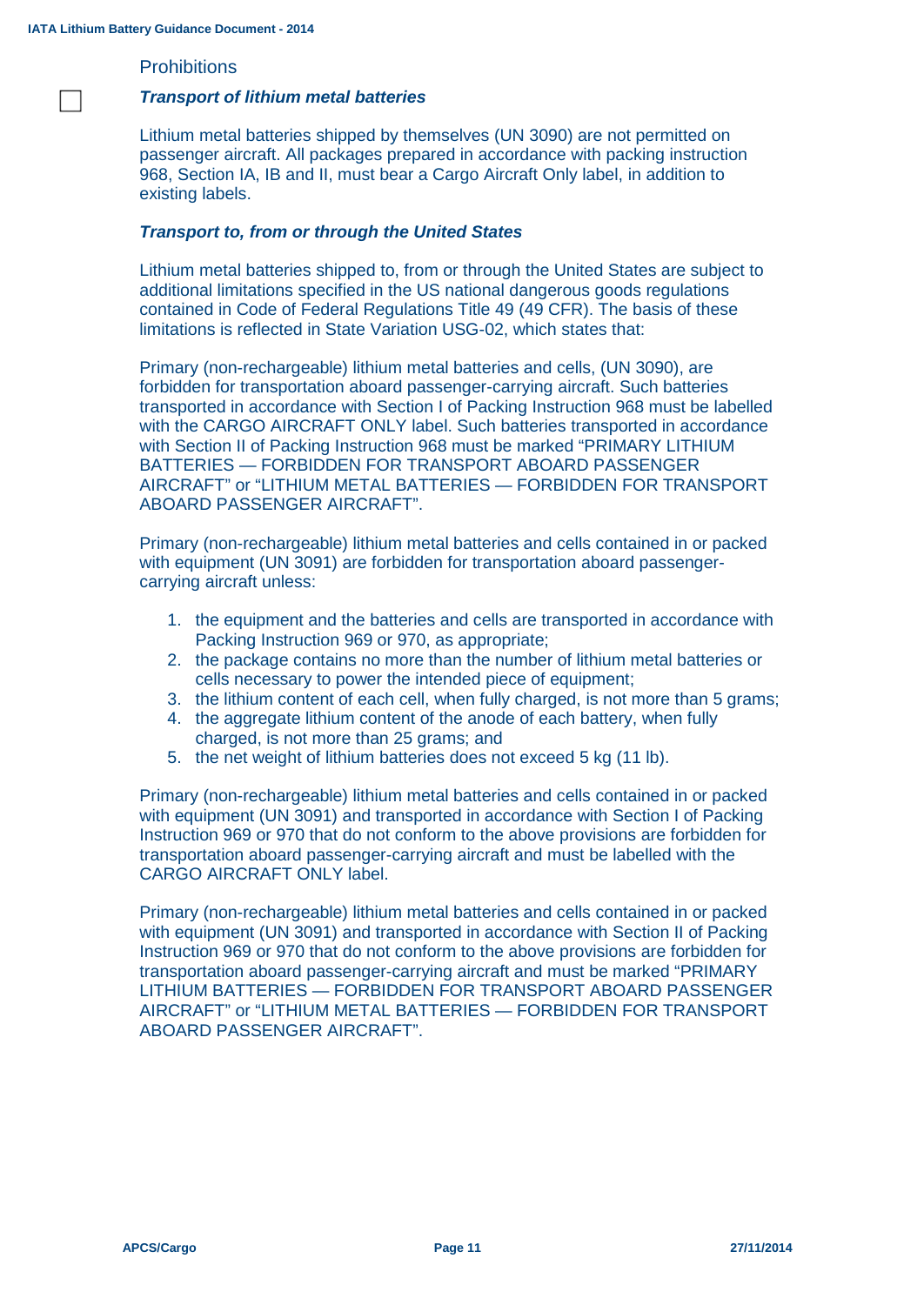#### Passenger Provisions

#### *Transport within Passenger Baggage*

Certain restrictions apply to the carriage of lithium metal and lithium ion batteries even when carried by passengers as baggage. Once again, only batteries that have successfully passed the Tests outlined in Part III, Sub-Section 38.3 of the UN Manual of tests and criteria may be carried.

As said before batteries manufactured, distributed or sold by major companies do meet this requirement, however, certain replacement batteries which are not OEM or aftermarket batteries but simply low-cost copies of those – also called "fakes" – may not have undergone the required tests. Untested batteries are consequently excluded from air transport.

Users of equipment powered by lithium metal and lithium ion batteries should therefore be vigilant when buying replacement batteries from unknown sources, such as on markets or Internet auction platforms. The differences between genuine and copied battery types may not be visible but could be very dangerous; such untested batteries may have a risk of overheating or causing fires.

Because of the risks associated with the carriage of spare batteries these may not be transported within passenger checked baggage. Spare batteries must be in carry-on baggage.

These requirements are stipulated by subparagraph 2.3.4.7 and 2.3.5.9 of the IATA Dangerous Goods Regulations:

#### **2.3.4.7 Lithium Battery-Powered Electronic Devices**

Lithium battery-powered electronic devices are permitted in checked and carry-on baggage with the approval of the operator as follows:

- (a) portable medical electronic devices (Automated External Defibrillators (AED), Nebulizer, Continuous Positive Airway Pressure (CPAP), etc.) containing lithium metal or lithium ion cells or batteries may be carried by passengers for medical use as follows:
	- 1. for lithium metal or lithium alloy batteries, a lithium content exceeding 2 g, but not exceeding 8 g; or
	- 2. for lithium ion batteries, a watt-hour rating exceeding 100 Wh, but not exceeding 160 Wh;
	- 3. batteries must be of a type that meets the requirements of the UN Manual of Tests and Criteria, Part III, subsection 38.3.
- (b) portable electronic devices (such as cameras, lap-top computers, camcorders) containing lithium ion batteries as follows:
	- 1. lithium ion batteries with a watt-hour rating exceeding 100 Wh, but not exceeding 160 Wh;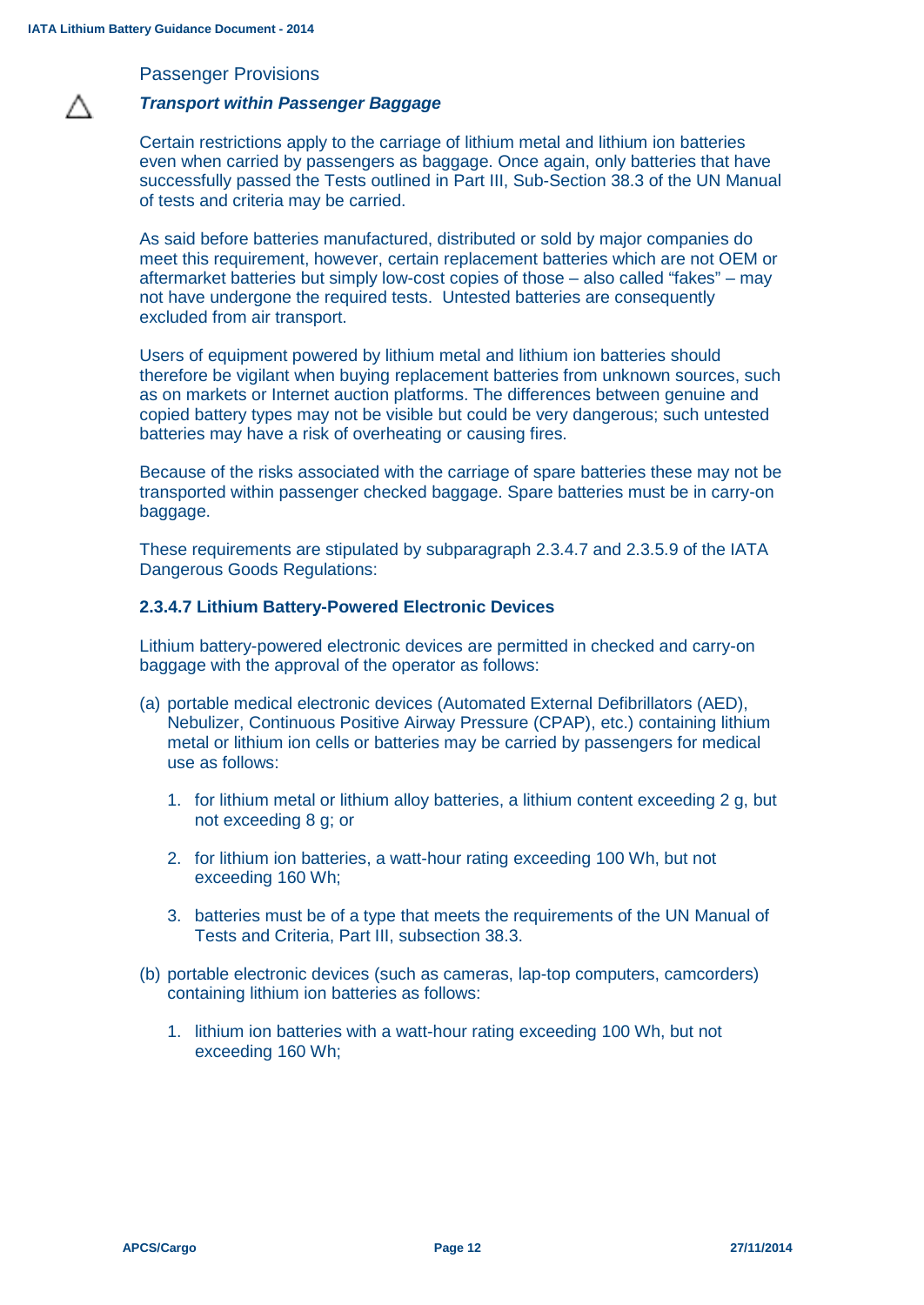2. batteries must be of a type that meets the requirements of the UN Manual of Tests and Criteria, Part III, subsection 38.3.

#### **2.3.5.9 Portable Electronic Devices (including medical devices) containing Batteries**

2.3.5.9.1 Portable electronic devices (including medical devices) (such as watches, calculating machines, cameras, cellular phones, lap-top computers, camcorders, etc.) containing batteries when carried by passengers or crew for personal use, which should be carried in carry-on baggage. Spare batteries must be individually protected to prevent short circuits by placement in the original retail packaging or by otherwise insulating terminals, e.g. by taping over exposed terminals or placing each battery in a separate plastic bag or protective pouch, and carried in carry-on baggage only. In addition, lithium batteries are subject to the following conditions:

- (a) each installed or spare battery must not exceed:
	- 1. for lithium metal or lithium alloy batteries, a lithium content of not more than 2 g; or
	- 2. for lithium ion batteries, a watt-hour rating of not more than 100 Wh.
- (b) batteries and cells must be of a type that meets the requirements of the UN *Manual of Tests and Criteria*, Part III, subsection 38.3;
- (c) articles containing lithium metal or lithium ion cells or batteries, the primary purpose of which is to provide power to another device, are permitted in carry-on baggage only. These articles must be individually protected to prevent short circuits by placement in the original retail packaging or by otherwise insulating terminals, e.g. by taping over exposed terminals or placing each battery in a separate plastic bag or protective pouch.
- (d) if devices are carried in checked baggage the passenger/crew member must take measures to prevent unintentional activation.

There is also provision, with the approval of the airline, for larger lithium ion batteries with a watt-hour rating in excess of 100 Wh, but not more than 160 Wh in equipment and no more than two spare lithium ion batteries as set out in subparagraph 2.3.3.2 as follows:

#### **2.3.3.2** Spare Lithium Batteries

Spare lithium batteries are permitted in carry-on baggage as follows:

- (a) for portable medical electronic devices (Automated External Defibrillators (AED), Nebulizer, Continuous Positive Airway Pressure (CPAP), etc.):
	- 1. no more than 2 lithium ion batteries with a watt-hour rating exceeding 100 Wh but not exceeding 160 Wh or lithium metal batteries, with a lithium content exceeding 2 g but not exceeding 8 g may be carried;
	- 2. spare batteries must be individually protected so as to prevent short circuits (by placement in original retail packaging or by otherwise insulating terminals, e.g. by taping over exposed terminals or placing each battery in a separate plastic bag or protective pouch);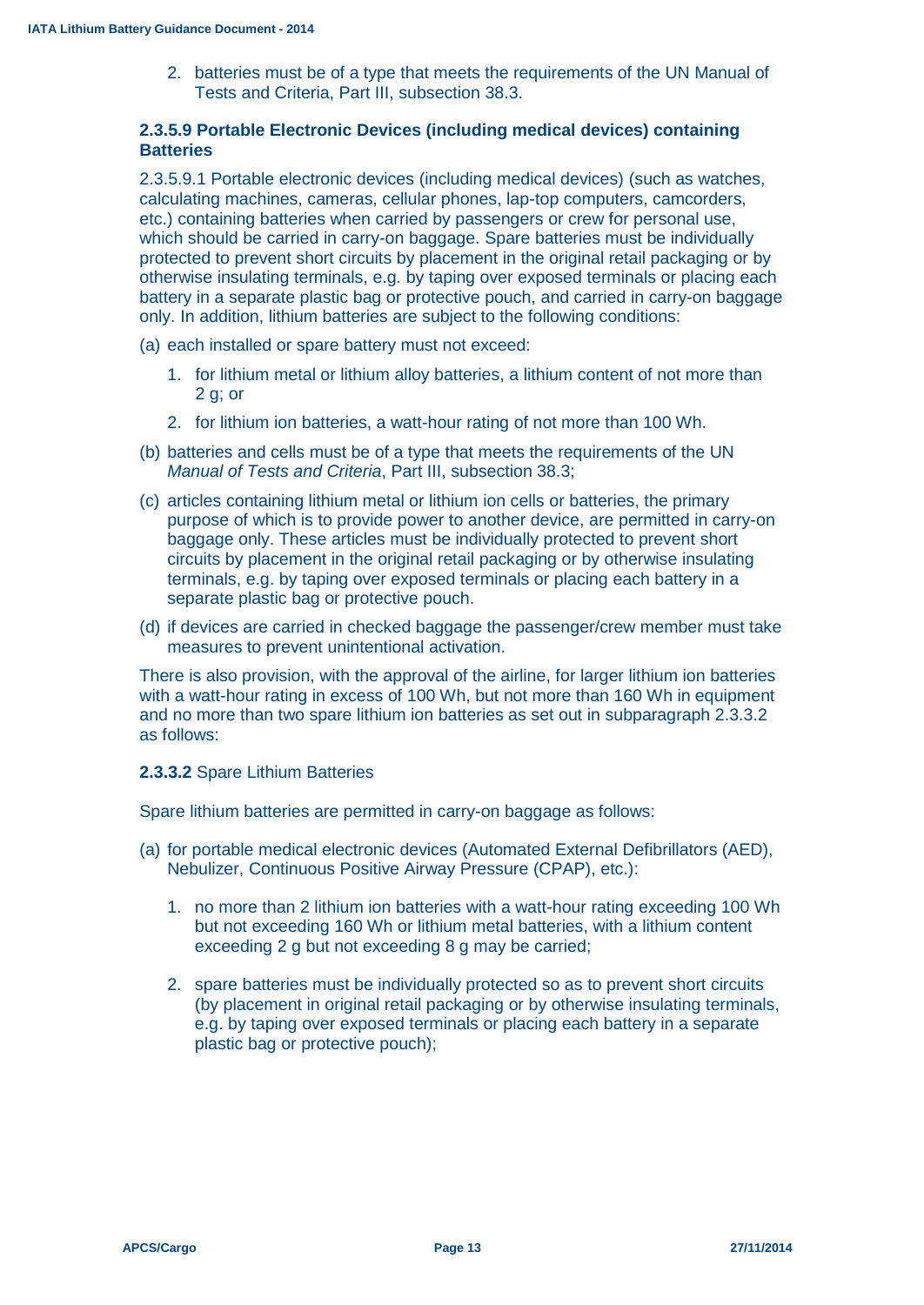- 3. batteries must be of a type that meet the requirements of the UN Manual of Tests and Criteria, Part III, subsection 38.3. No more than two individually protected spare batteries per person may be carried.
- (b) for portable electronic devices (such as cameras, lap-top computers, camcorders):
	- 1. no more than 2 lithium ion batteries exceeding a watt-hour rating of 100 Wh but not exceeding 160 Wh may be carried;
	- 2. spare batteries must be individually protected so as to prevent short circuits (by placement in original retail packaging or by otherwise insulating terminals, e.g. by taping over exposed terminals or placing each battery in a separate plastic bag or protective pouch);
	- 3. batteries must be of a type that meet the requirements of the UN Manual of Tests and Criteria, Part III, subsection 38.3. No more than two individually protected spare batteries per person may be carried.

Lithium ion batteries exceeding a watt-hour rating of 100 Wh but not exceeding 160 Wh may be carried as spare batteries in carry-on baggage, or in equipment in either checked or carry-on baggage. Batteries must be of a type that meets the requirements of the UN *Manual of Tests and Criteria*, Part III, subsection 38.3. No more than two individually protected spare batteries per person may be carried.

Although the text provided above does not impose a limit on the number of lithium metal and lithium ion batteries that fall under the 2 g or 100 Wh limitation (See 2.3.5.9) being carried as spares within a passenger's carry-on baggage it must be emphasized that the number of spares must be "reasonable" in the context of the equipment used by the passenger and his or her itinerary. Furthermore, these must be intended to power portable electronic devices (including, but not limited to, cameras and professional film equipment, laptop computers, MP3 players, cell phones, Personal Digital Assistants (PDA's), pocket calculators etc).

Batteries which are carried for the purpose of resale or beyond personal needs are clearly not covered.

The regulations imposed on these commodities by the United States competent authorities (Department of Transportation and FAA) match the ICAO / IATA regulations addressed in this document.

Lithium-ion battery powered wheelchairs or other similar mobility aids for use by passengers whose mobility is restricted by either a disability, their health or age, or a temporary mobility problem (e.g. broken leg), are permitted in air transport but subject to the following conditions:

- (a) the batteries must be of a type which meets the requirements of each test in the UN Manual of Tests and Criteria, Part III, subsection 38.3;
- (b) the operator must verify that:
	- (1) battery terminals are protected from short circuits, e.g. by being enclosed within a battery container,
	- (2) the battery must be securely attached to the wheelchair or mobility aid; and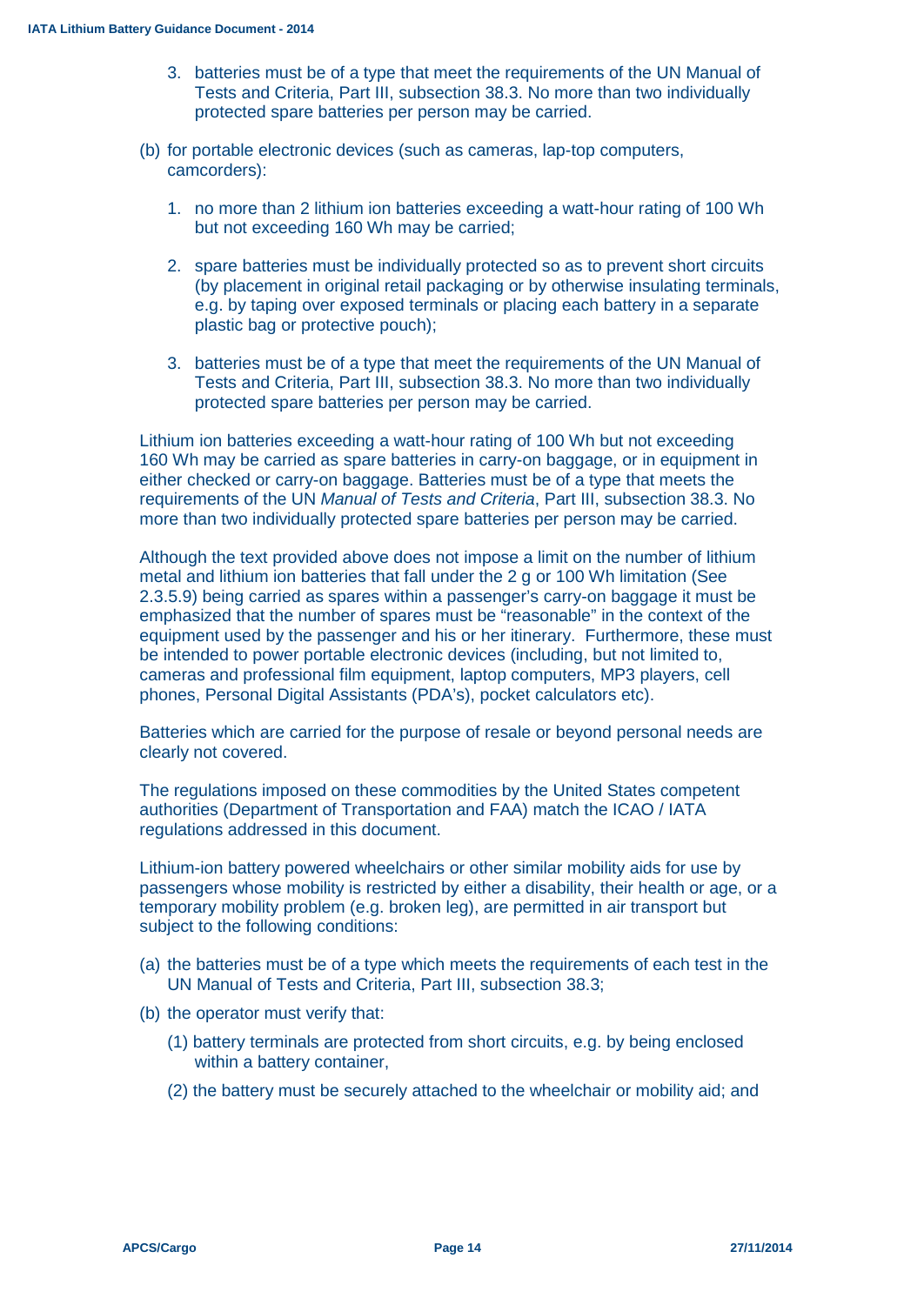(3) electrical circuits have been inhibited.

- (c) the mobility aids must be carried in a manner such that they are protected from being damaged by the movement of baggage, mail, or other cargo;
- (d) where a battery powered or other similar mobility aid is specifically designed to allow its battery(ies) to be removed by the user (e.g. collapsible)
	- (1) the battery(ies) must be removed. The wheelchair / mobility aid may then be carried as checked baggage without restriction;
	- (2) the battery(ies) must be protected from short circuit by insulating the terminals (e.g. by taping over exposed terminals);
	- (3) the removed battery(ies) must be protected from damage (e.g.) by placing each battery in a protective pouch. The battery(ies) must be carried in the passenger cabin;
	- (4) removal of the battery from the device must be performed by following the instructions of the manufacturer or device owner;
	- (5) the battery must not exceed 300 Wh;;
	- (6) a maximum of one spare battery not exceeding 300 Wh or two spares each not exceeding 160 Wh may be carried; and
- (e) the pilot-in-command must be informed of the location of the mobility aid with an installed battery or the location of the lithium battery when removed and carried in the cabin.
- (f) It is recommended that passengers make advance arrangements with each operator.

*Note: most scooters have a key which can be switched to the off position, removed and given to the passenger for safe keeping. However, most power chairs are switched on and off with a push-button which could be reactivated in flight by the inadvertent movement of baggage or cargo. Accordingly, further steps are required to inhibit the circuits of such devices, for example separating the power supply between the batteries and the control mechanism by disconnecting cable plugs or connectors, or inserting an inhibiting plug. Any exposed electrical terminals must be insulated to prevent short circuit. Batteries should not be routinely disconnected or removed, since this is often very difficult to do, and if not done properly can increase the risk of a fire.*

*To check that electrical circuits have been inhibited, prior to loading place the device into drive mode (i.e. not freewheel mode), try to power up the device be pressing the on/off switch and see if use of the joystick results in the mobility aid moving. A check should also be made that batteries are securely attached to the mobility aid and battery terminals are protected from short circuit. If it is evident that an electric mobility aid has not been made safe, it must not be loaded.*

*Once loaded onboard the aircraft or into a ULD, the electric mobility aid should be returned to drive mode as this will help prevent it moving with the potential for damage. Devices must be secured to prevent movement and may require loadspreading (consult the airline ground handling manual for details).*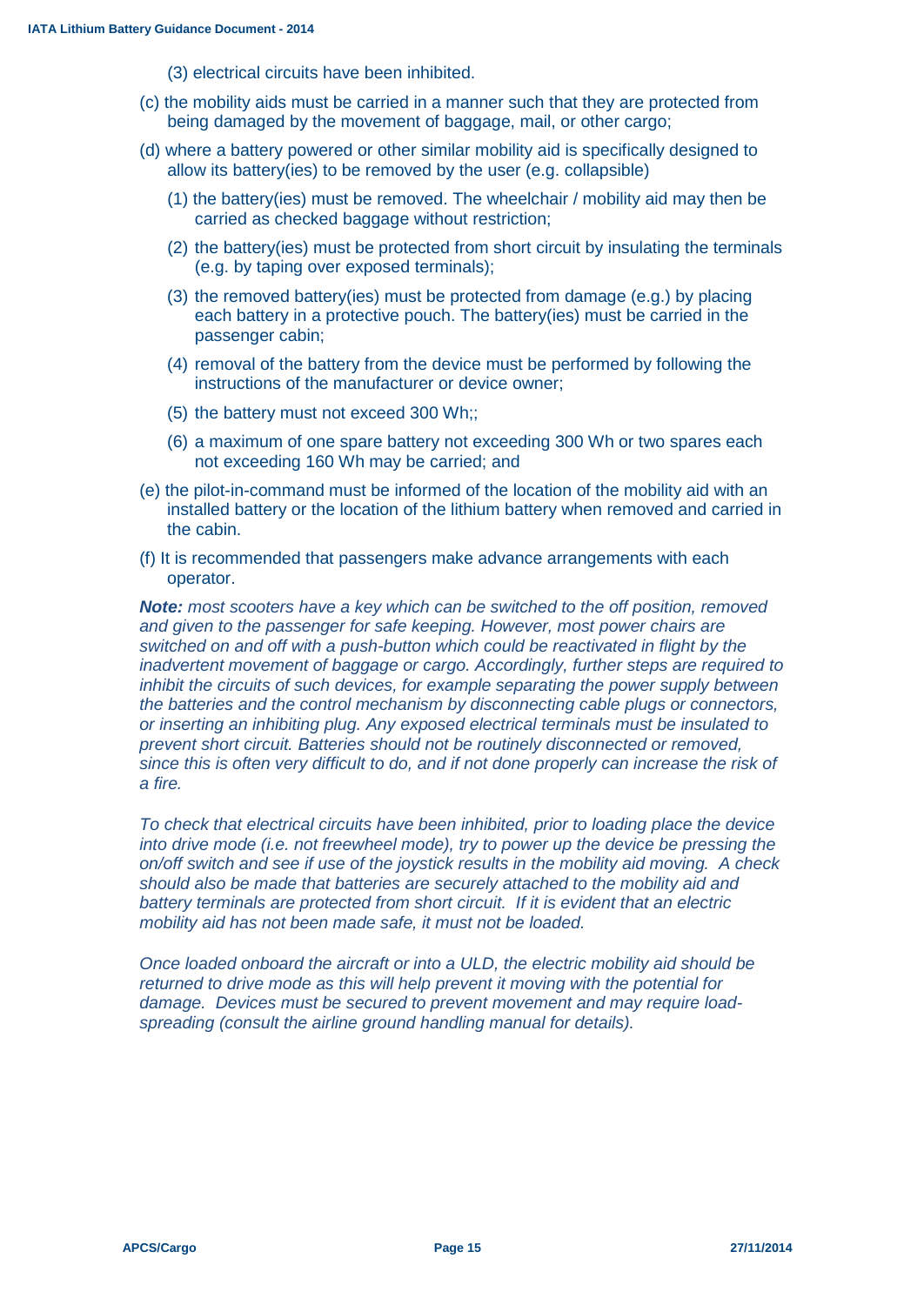Frequently Asked Questions

#### **Part 1 – Questions Related to Definitions**

#### **A. What are the various types of lithium batteries?**

Lithium batteries fall into two broad classifications; lithium metal batteries and lithium ion batteries. Lithium metal batteries are generally non-rechargeable and contain metallic lithium. Lithium ion batteries do not contain metallic lithium and are rechargeable.

#### **B. What are lithium polymer batteries?**

A lithium polymer battery is a type of lithium ion battery. Generally, the main difference is lithium ion polymer batteries contain a polymer electrolyte.

#### **C. What is the difference between a lithium cell and a lithium battery?**

A lithium cell is a single encased electrochemical unit consisting of one positive and one negative electrode that exhibits a voltage differential across the two terminals. A lithium battery is two or more cells electrically connected. A single cell battery is considered a cell and not a battery for the purposes of the limitations set out in the DGR.

*Note: Units that are commonly referred to as "battery packs" having the primary function of providing a source of power to another piece of equipment are for the purposes of these Regulations treated as batteries. Refer to the section on Definitions for complete details.*

#### **D. How are component cells connected to form a battery?**

Cells in batteries may be connected in parallel, in series, or in a combination of the two. When cells are connected in series the voltage of the battery increases but the capacity in ampere-hours (Ah) does not change. By contrast, when cells are connected in parallel the capacity in ampere-hours of the battery (Ah) increases but the voltage stays the same.

#### **E. How do I determine the watt-hour rating for a particular lithium ion battery?**

The watt-hour (Wh) rating is a measure by which lithium ion batteries are regulated. Section II Lithium ion batteries manufactured after 1 January 2009 are required to be marked with the watt-hour rating. Section I Lithium ion batteries manufactured after 31 December 2011 are required to be marked with the watt-hour rating.

You can also arrive at the number of watt-hours your battery provides if you know the battery's nominal voltage (V) and capacity in ampere-hours (Ah):

#### Ah  $x V = Wh$

This information is often marked on the battery.

Note that if only the milli-ampere-hours (mAh) are marked on the battery then divide that number by 1000 to get ampere-hours (Ah) (i.e.  $4400$  mAh / 1000 = 4.4. Ah).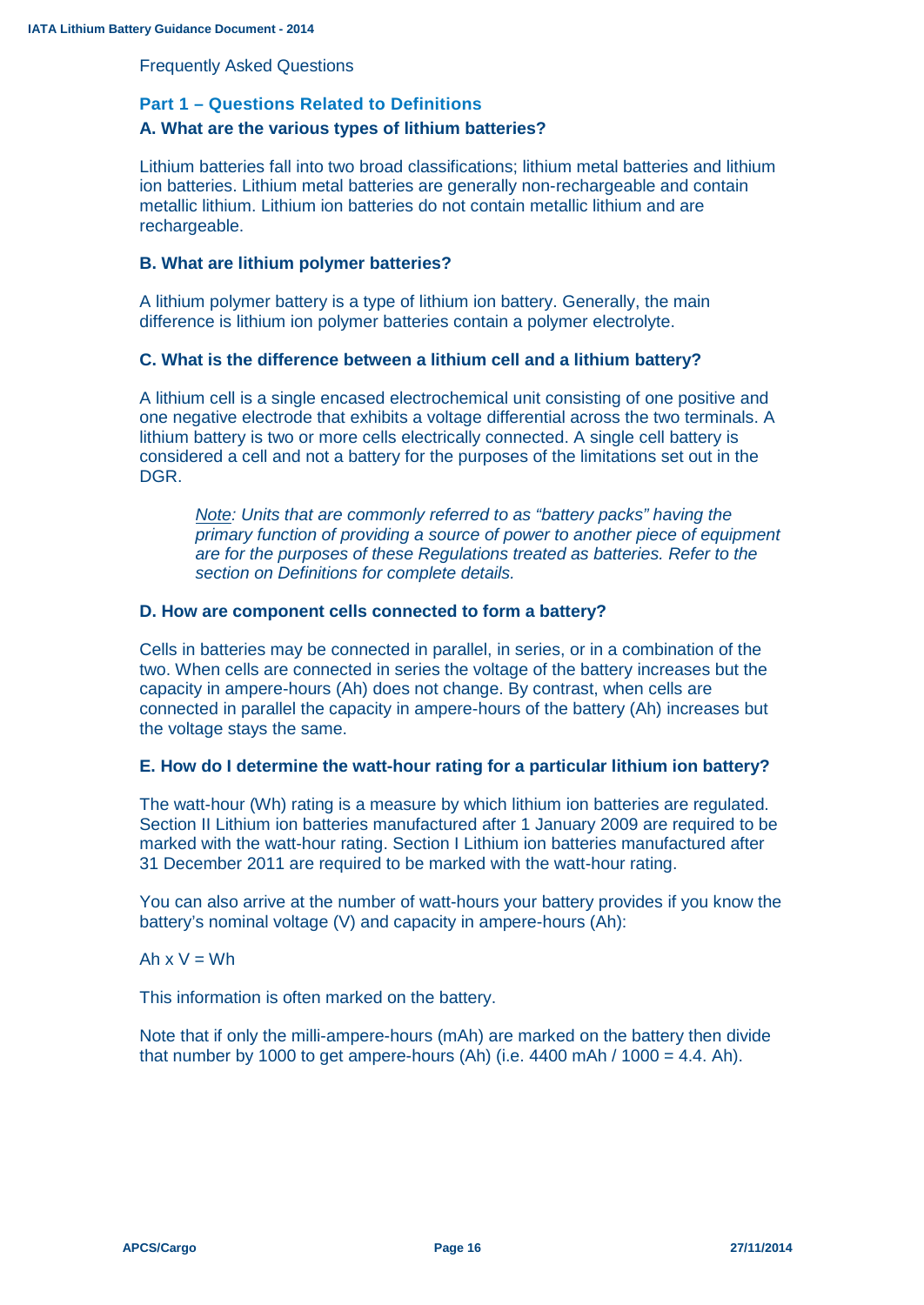Most lithium ion batteries marketed to consumers are below 100 watt-hours. If you are unsure of the watt-hour rating of your lithium ion battery, contact the manufacturer.

#### **F. What is a button cell battery?**

A button cell battery is a round small cell or battery where the overall height is less than the diameter.

#### **Part 2 – Questions related to Packaging and Transport Provisions**

#### **A. How do I safely package lithium batteries for transport?**

One of the major risks associated with the transport of batteries and battery-powered equipment is short-circuit of the battery as a result of the battery terminals coming into contact with other batteries, metal objects, or conductive surfaces. Packaged batteries or cells must be separated in a way to prevent short circuits and damage to terminals. They must be packed in a strong outer packaging or be contained in equipment. Sample packaging meeting these requirements is shown below:



#### **B. How can batteries be effectively protected against short circuit?**

Methods to protect against short circuit include, but are not limited to, the following methods:

- a. Packing each battery or each battery-powered device when practicable, in fully enclosed inner packagings made of nonconductive material (such as a plastic bag);
- b. Separating or packing batteries in a manner to prevent contact with other batteries, devices or conductive materials (e.g., metal) in the packagings; and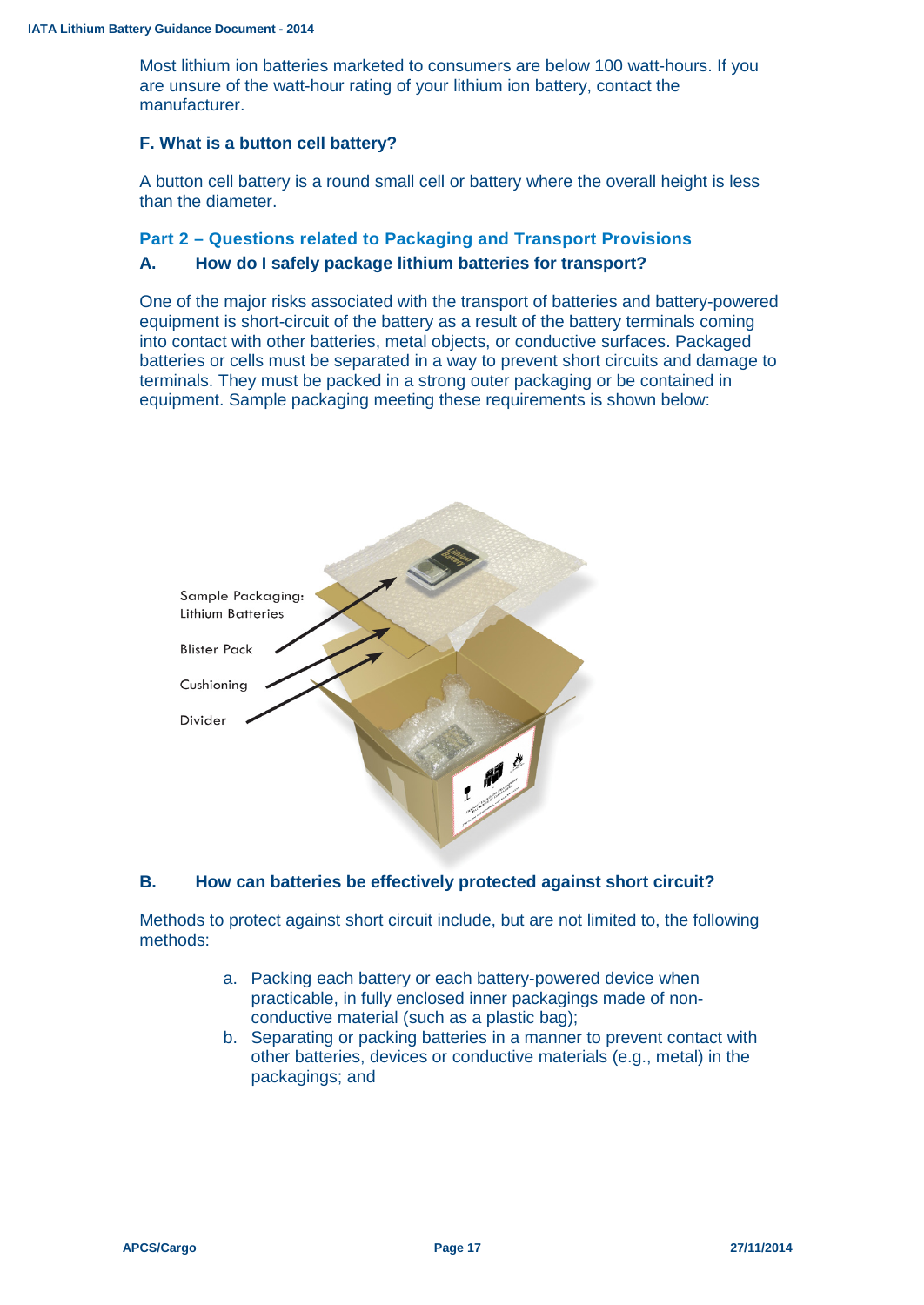c. Ensuring exposed terminals or connectors are protected with nonconductive caps, non-conductive tape, or by other appropriate means.

If not impact resistant, the outer packaging should not be used as the sole means of protecting the battery terminals from damage or short-circuiting. Batteries should be securely cushioned and packed to prevent shifting which could loosen terminal caps or reorient the terminals to produce short circuits.

Terminal protection methods include but are not limited to the following:

- a. Securely attaching covers of sufficient strength to protect the terminals;
- b. Packaging the battery in a rigid plastic packaging; and
- c. Constructing the battery with terminals that are recessed or otherwise protected so that the terminals will not be subjected to damage if the package is dropped.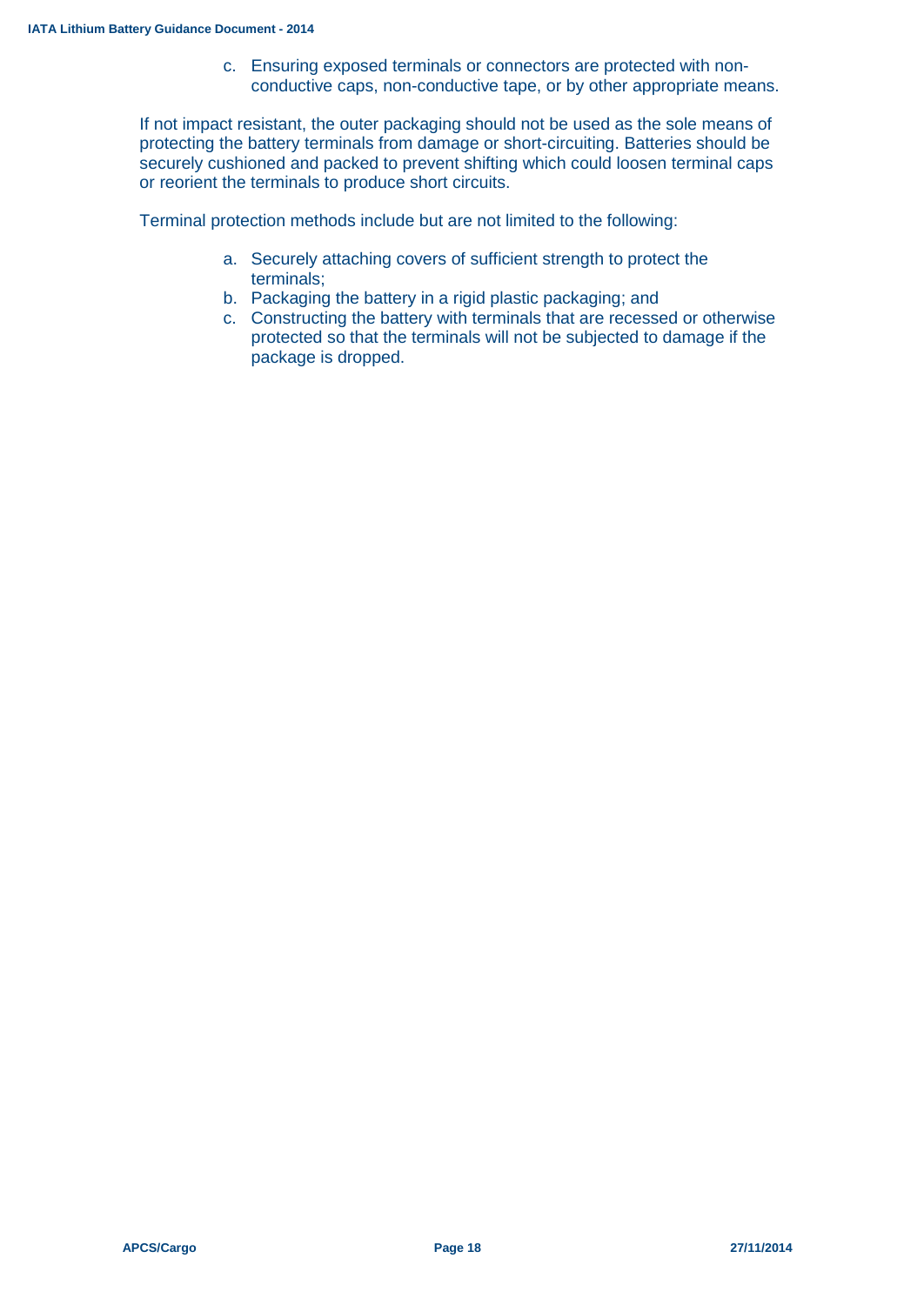#### **C. What does the lithium battery handling label look like and when is it required?**

The lithium battery handling label is required as specified in the additional requirements of Section II of packing instructions 965, 966, 967, 968, 969 and 970. It is also required as specified in the additional requirements of Section IB of packing instruction 965 and 968 in addition to the Class 9 label and Cargo Aircraft Only label for Packing Instruction 968. The label is as shown in Figure 7.4.H of the IATA Dangerous Goods Regulations. The border of the label must have red diagonal hatchings with text and symbols in black on a contrasting background. The lithium battery handling label may be printed directly on the outer packaging provided that there is sufficient contrast between the elements of the lithium battery label and the colour of the packaging material. The minimum dimensions are 120 mm wide x 110 mm high.



\* Place for "Lithium ion battery" and/or "Lithium metal battery"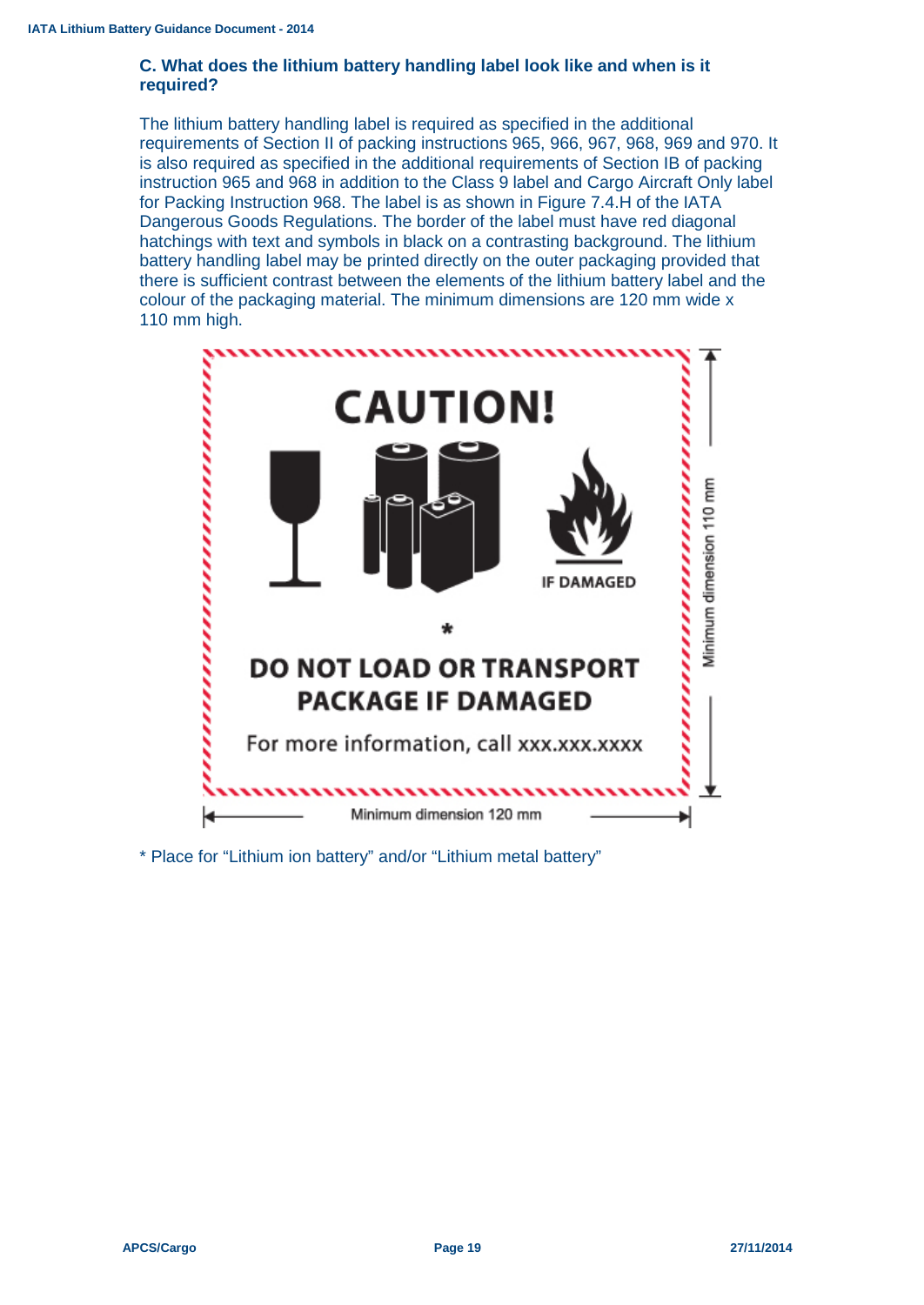#### **D. If I have smaller packages, can I use a smaller lithium battery handling label?**

Where the packages are of dimensions such that they can only bear smaller labels the label dimensions may be 105 mm wide  $\times$  74 mm high. The design specifications remain otherwise the same.



#### **E. When is a lithium battery handling label not required?**

A lithium battery handling label is not required for packages prepared in accordance with Section IA of Packing Instructions 965 and 968 and Section I of Packing Instructions 966, 967, 969 and 970 or when a package contains not more than 4 cells or 2 batteries installed in equipment prepared in accordance with Section II of Packing Instructions 967 and 970. This applies to UN 3481 Lithium ion batteries contained in equipment (See Section II of Packing Instruction 967) and UN3091 Lithium metal batteries contained in equipment (see Section II of Packing Instruction 970), except that button cells installed in equipment (including circuit boards) need not be considered. As these packages do not require a lithium battery handling label, the accompanying document mentioned in the "Additional Requirements" of Section II of Packing Instructions 967 and 970 is not required.

*Note: The Air Waybill is only required to contain the statements "Lithium [ion or metal] batteries in compliance with Section II of PI9XX" when the lithium battery label needs to be affixed.*

#### **F. Is there a requirement for the Lithium Battery Handing Label to be available in languages other than English?**

English is generally the standard language accepted in international aviation. However, the State of origin where the package is being offered for shipment may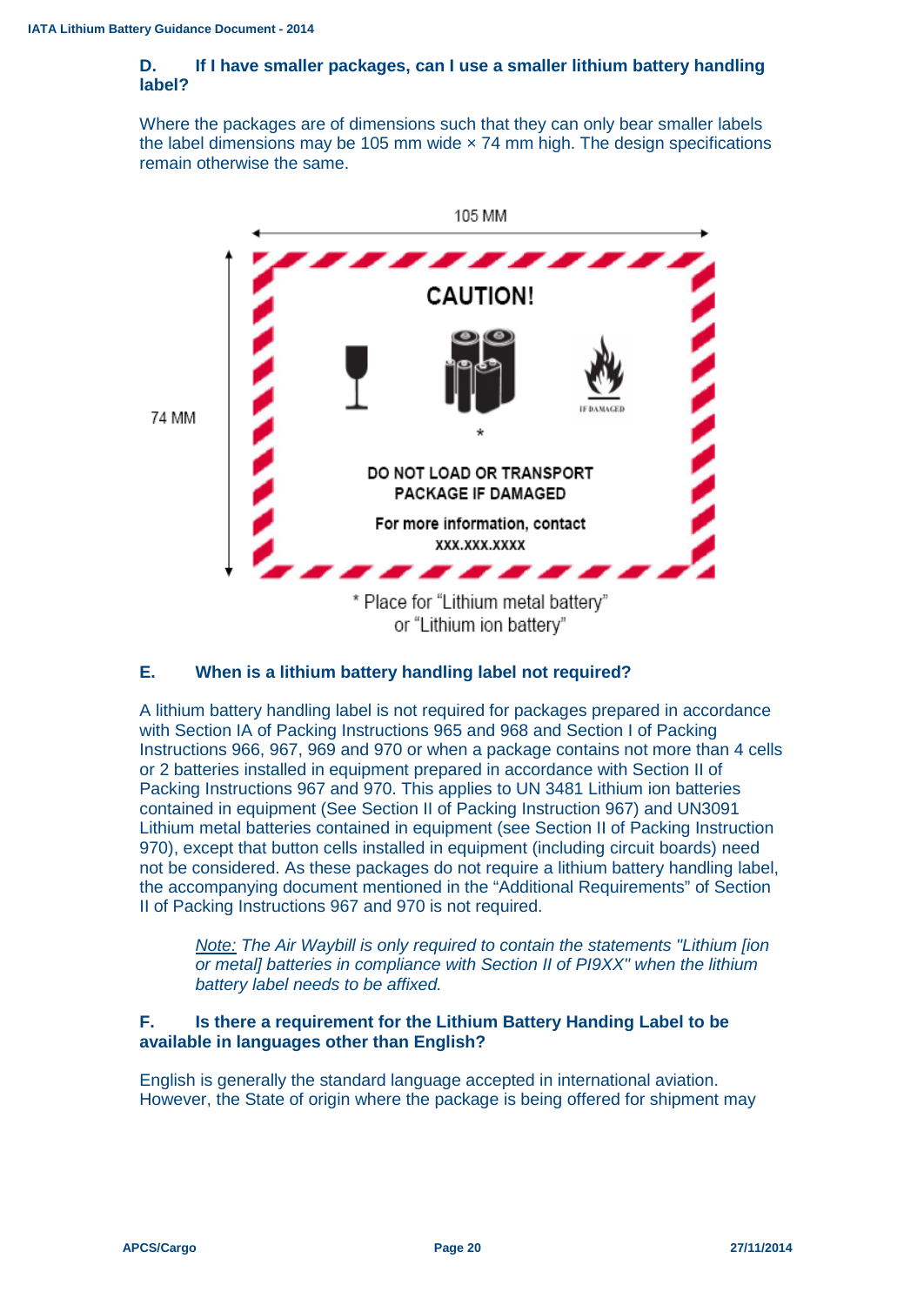require their official language. Subsection 7.1.3.3 of the IATA DGR specifies that in addition to the languages which may be required by the State of origin, English must be used.

#### **G. Section II in Packing Instructions 967 and 970 states that "Each package containing more than four cells or more than two batteries installed in equipment must be labelled with a lithium battery handling label." What is the intent of this provision?**

This provision authorizes packages with equipment containing no more than 2 batteries or 4 cells to be offered for transport without the lithium battery handling label. For example, a package containing a notebook computer may have 1 lithium ion battery and 2 small lithium metal coin cells installed in the product. This single package does not require the lithium battery handling label. The number of cells contained inside the lithium ion battery are NOT counted towards the 4 cell limitation because it is the battery installed in the equipment being presented for transport. In addition, multiple packages each containing no more than 2 batteries or 4 cells may be overpacked and neither the individual packages nor the overpack would require the label.

#### **H. I have an MP3 player that contains one single-cell lithium ion battery pack. Do I have to label the shipping box that contains each MP3 player? What if I place five MP3 players in a shipping box? Does this require a label?**

For packages of single MP3 players, no lithium battery label would be required since you can place up to 4 of these single-cell batteries in a box without labelling the outer box. In the case where 5 MP3 players are in a shipping package, a lithium battery label on the outer shipping package would be required.

#### **I. Can a single label be used to identify that both lithium metal and lithium ion batteries are contained inside the package?**

Yes. A single label identifying both lithium ion and lithium metal batteries may be used.

#### **J. What are the requirements for the telephone number on the lithium battery handling label?**

The telephone number should be of a person knowledgeable about the shipment but is not intended to be for the purposes of obtaining immediate emergency response guidance, and is therefore not required to be monitored at all times that the package is in transit. It is acceptable for the number to be monitored during the company's normal business hours in order to provide product-specific information relative to the shipment. However, it also is acceptable to use an emergency response, 24-hour phone number on the label.

#### **K. For the purposes of the lithium battery packing instructions, what is considered the** "**package**"?

The package is the complete product of the packing operation that satisfies the requirements of the packing instruction and in a manner ready to be presented for transport (shipper/consignee information, hazard communication, etc). The package may contain multiple batteries or pieces of equipment provided the limitations set out in the applicable packing instruction are not exceeded. The package must be marked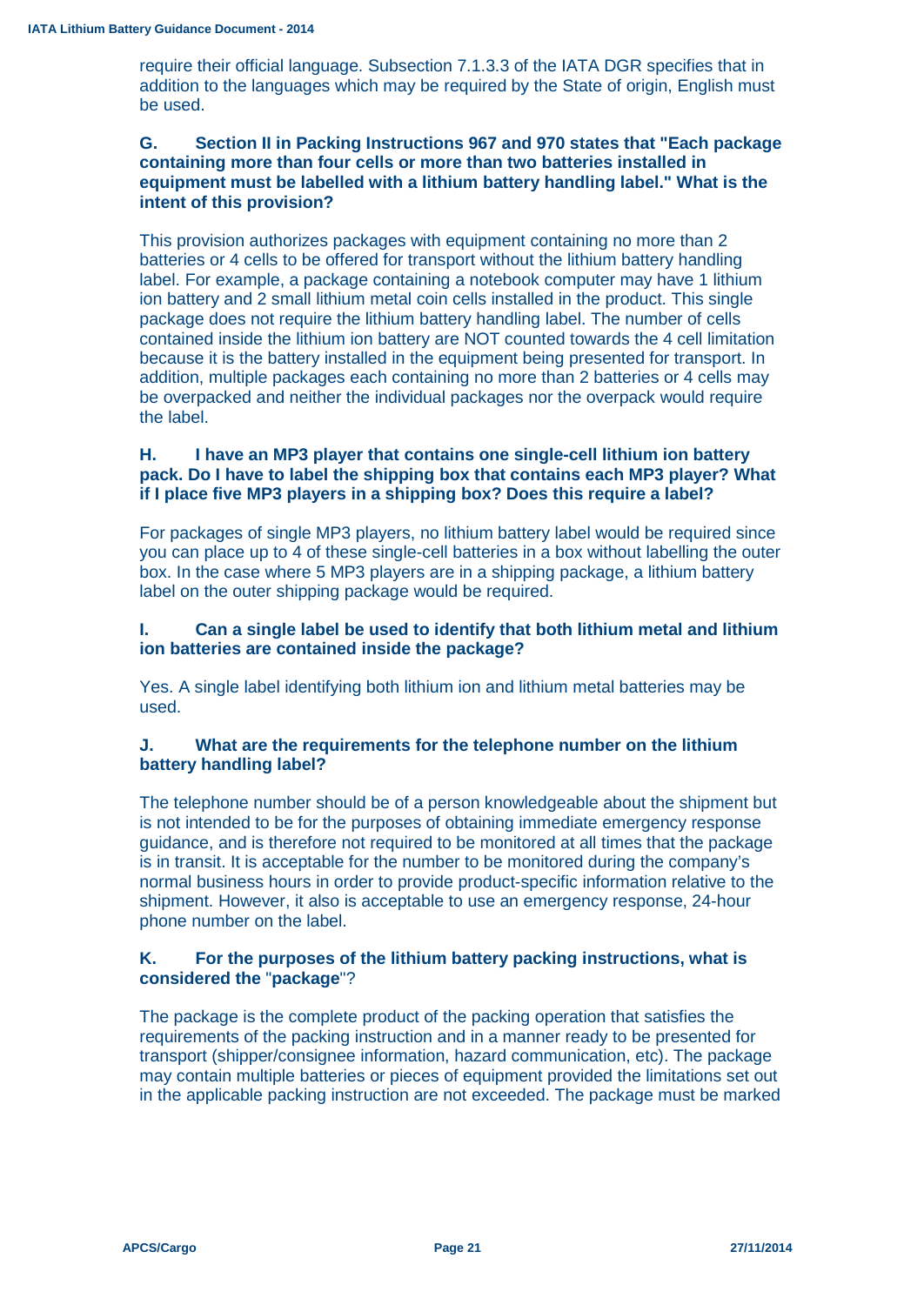Λ

and labelled as required by the packing instruction. A single package may be offered for transport, or one or more packages may then be placed into an overpack for ease of handling or transport purposes. When an overpack is used, the package markings and labels must be duplicated on the overpack unless the markings and labels required on individual packages are visible, or are not required by the packing instruction (i.e. not more than 4 cells or 2 batteries when contained in equipment).

#### **L. Please explain the documentation requirements for consignments of lithium batteries that are required to have the lithium battery label?**

Each consignment of packages with lithium batteries that is required to have the lithium battery handling label must be accompanied by a document such as an airway bill or other document that indicates:

- The package contains lithium ion cells or batteries:
- The package must be handled with care and that a flammability hazard exists if the package is damaged;
- Special procedures should be followed in the event the package is damaged, to include inspection and repacking if necessary; and
- A telephone number for additional information.

This document may be in any form provided it contains all the appropriate information and accompanies the consignment. The document is intended to be separate from the package as the package already contains a pictorial representation of the hazard communication in the form of the lithium battery handling label.

2 possible examples of the document have been provided at the end of this guidance document in Appendix A.

This document is required for any shipment where the lithium battery handling label is required (i.e. Section IB and Section II). The information on the document may be added to the shipper's declaration for dangerous goods for Section IB shipments.

The document may be modified with company specific information (e.g. logo, letterhead, etc.) and the fields marked "optional" are not required to be completed and may be left blank or removed from a modified version. Blank "optional" fields should not constitute reason for a refusal.

#### **M. Does IATA require an MSDS or SDS containing the UN test data?**

No. IATA does not require the use of MSDS or SDS and test data is not part of the required documentation requirements when offering lithium batteries for transport.

**N. Under Packing Instructions 966 and 969, it states that "The maximum number of batteries in each package must be the minimum number required to power the equipment, plus two spares". If a package contains 4 power tools (each tool contains a lithium ion battery), can 2 extra lithium ion batteries be placed in the package for each piece of equipment for a total of 8 batteries?**

Yes. The 8 batteries reflect two spares for each of the 4 power tools in the outer package.

**O. May lithium battery packages be placed in an overpack in accordance with the new IATA Dangerous Goods Regulations?**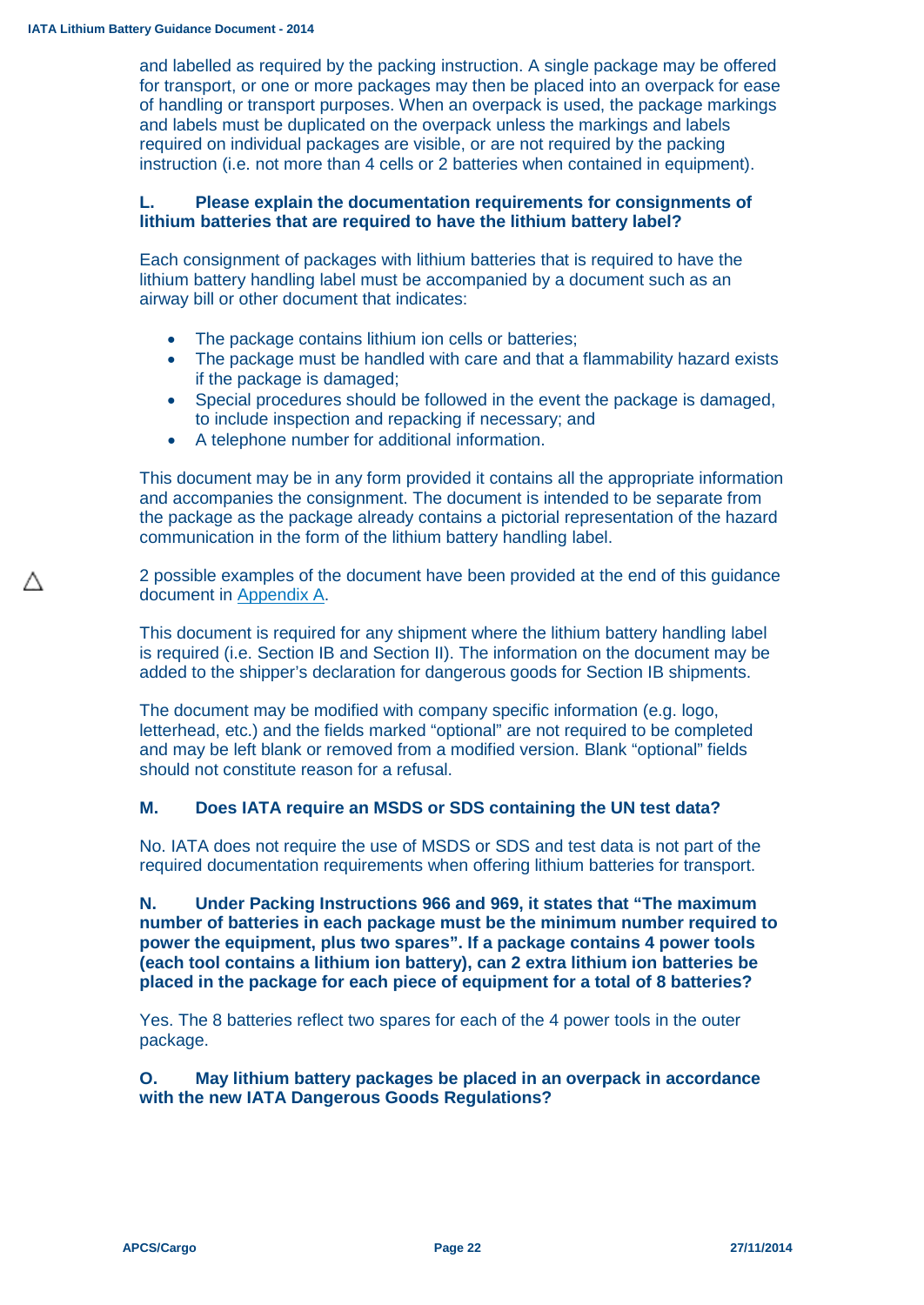Yes. The overpack may also contain packages of dangerous goods or goods not subject to the Regulations provided there are no packages enclosing different substances which might react dangerously with each other. An overpack must be marked with the word "overpack" and must be labelled with the lithium battery handling label (Figure 7.4.H), unless the label(s) on the package(s) inside the overpack are visible or not required by the Packing Instruction.

In addition, the word "overpack" must be marked on overpacks containing packages transported in accordance with Section I of the applicable Packing Instructions (i.e. bearing Class 9 labels).

#### **P. Do the quantity limits shown in the IATA packing instructions apply to overpacks containing lithium batteries?**

The quantity limits shown in the packing instructions refer to the package. Provided each package remains under the limit specified in the packing instruction, the overpack may exceed the specified limits.

#### **Q. Packing Instructions 966 and 969 Section II include a requirement for a 1.2 metre drop test. What portion or portions of the package are subject to this test?**

The completed package containing batteries as prepared for transport in accordance with the relevant packing instruction must be capable of withstanding the 1.2 m drop test. This could apply to a package solely containing batteries that is packaged in full compliance with the provisions of the packing instruction (to include the 1.2 m drop test capability requirement) and is then overpacked with equipment and offered for transport (see item 2O for additional information related to overpacks). Or, it could apply to a package that includes batteries properly packed in inner packaging and equipment or other non-dangerous goods that are placed in a single outer packaging. The package that includes both the inner packaging containing batteries and the equipment must comply with the packing instruction to include meeting the capability to pass the 1.2 m drop test.

#### **R. How do I transport prototype lithium cells and batteries that have not been UN Tested?**

Prototype or low-production lithium batteries may be transported by cargo aircraft if you do the following (See Special Provision A88):

- 1. Obtain approval from the competent authority of the origin country prior to transport;
- 2. Protect the cells and batteries from short circuiting;
- 3. Individually pack each of the cells or batteries in an inner packaging inside an outer packaging that completely surrounds the cells and batteries. All packaging and cushioning material must be non-conductive and non-combustible
- 4. Place the cells and batteries in an outer drum or box made of metal, plastic or plywood that meets Packing Group I performance requirements.
	- a. Lithium batteries with a mass of 12 kg or greater and having a strong, impact resistant outer casing, or assemblies of such batteries, may be packed in outer packagings or protective enclosures not subject to the requirements of Section 6 of the IATA DGR.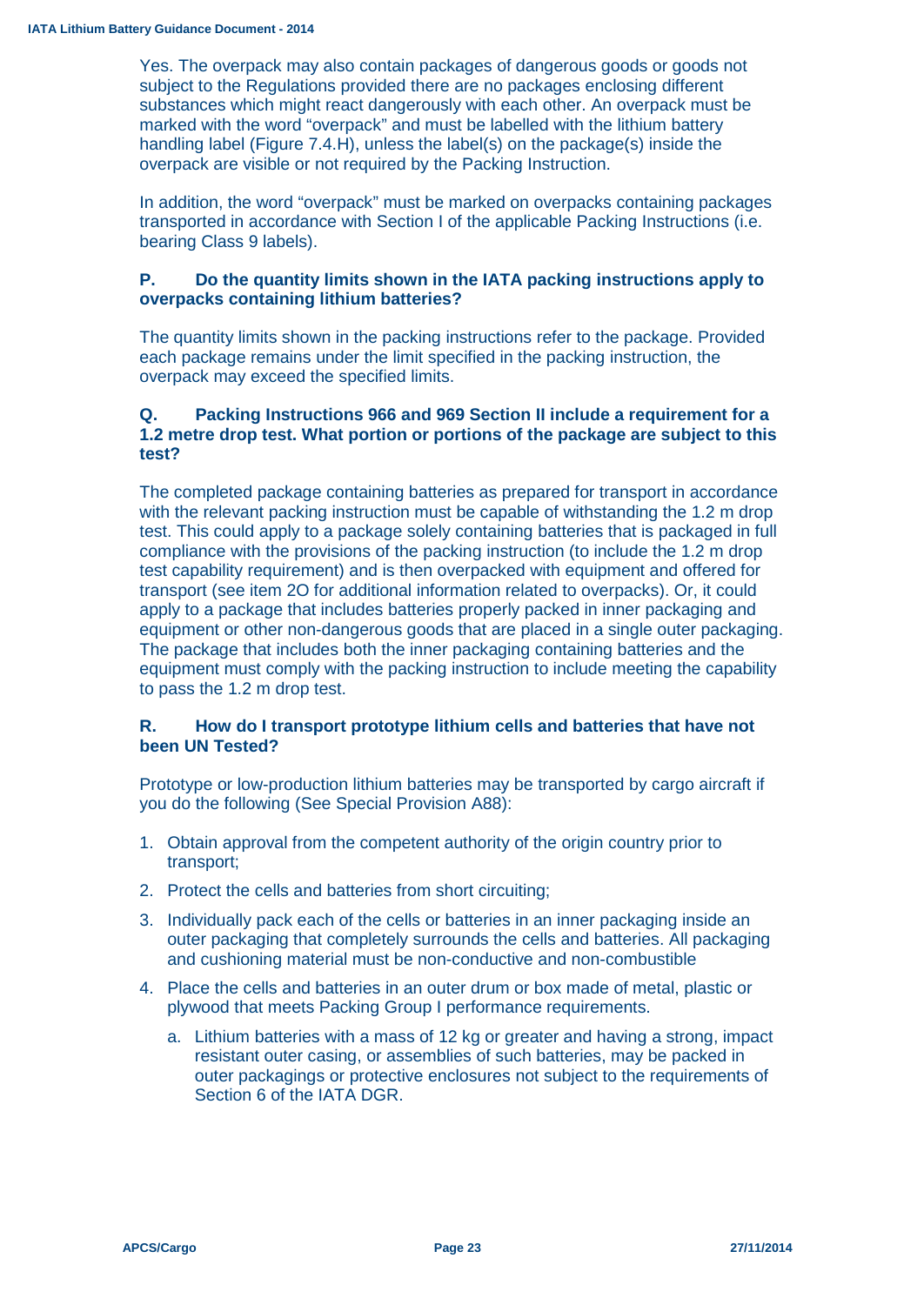#### **S. Can I ship recalled, damaged or non-conforming cells or batteries?**

Lithium batteries, identified by the manufacturer as being defective for safety reasons, or that have been damaged, that have the potential of producing a dangerous evolution of heat, fire or short circuit are forbidden for transport (e.g. those being returned to the manufacturer for safety reasons). The U.S. DOT has developed guidance for consumers and manufacturers for shipping recalled batteries:

#### [http://safetravel.dot.gov/Battery\\_Recall\\_Guidance.pdf](http://safetravel.dot.gov/Battery_Recall_Guidance.pdf)

Batteries which have some other defective feature (e.g., LEDs not showing charge, incorrect model number on label, or batteries not holding enough charge) could still be shipped by air. Also, laptops being returned may not have a defective battery, it may not meet the needs of the customer, may be defective itself (but not the battery), etc. In these situations air transport would be permitted. The battery or equipment manufacturer should be contacted to determine the appropriate shipping method.

#### **T. How do I protect against "inadvertent activation"?**

When batteries are contained in equipment, the equipment should be packaged in a manner that prevents unintentional activation or should have an independent means of preventing unintentional activation (e.g., packaging restricts access to activation switch, switch caps or locks, recessed switches, trigger locks, temperature sensitive circuit breakers, etc.). This requirement does not apply to devices which are intentionally active in transport (RFID transmitters, watches, sensors etc.) and which are not capable of generating a quantity of heat sufficient to be dangerous to packaging or personal safety.

#### **U. What is the maximum weight of batteries per package for fully regulated batteries contained in equipment (Section I)?**

The maximum weight is 5 kg per package for passenger and cargo aircraft and 35 kg per package for cargo aircraft only

|                                                                              | <b>Net Quantity per</b><br><b>Package</b><br><b>Passenger &amp; Cargo</b><br><b>Aircraft</b> | <b>Net Quantity per</b><br><b>Package</b><br><b>Cargo Aircraft Only</b> |
|------------------------------------------------------------------------------|----------------------------------------------------------------------------------------------|-------------------------------------------------------------------------|
| Lithium Ion & Lithium<br>Metal cells and batteries<br>contained in equipment | $5$ kg                                                                                       | 35 kg                                                                   |

#### **V. Do I need to declare a gross weight or a net weight for lithium batteries (Section I)?**

All lithium battery shipments, including when packed with or contained in equipment, will need to be declared by the net weight as per the new definition of net weight (IATA DGR Appendix A).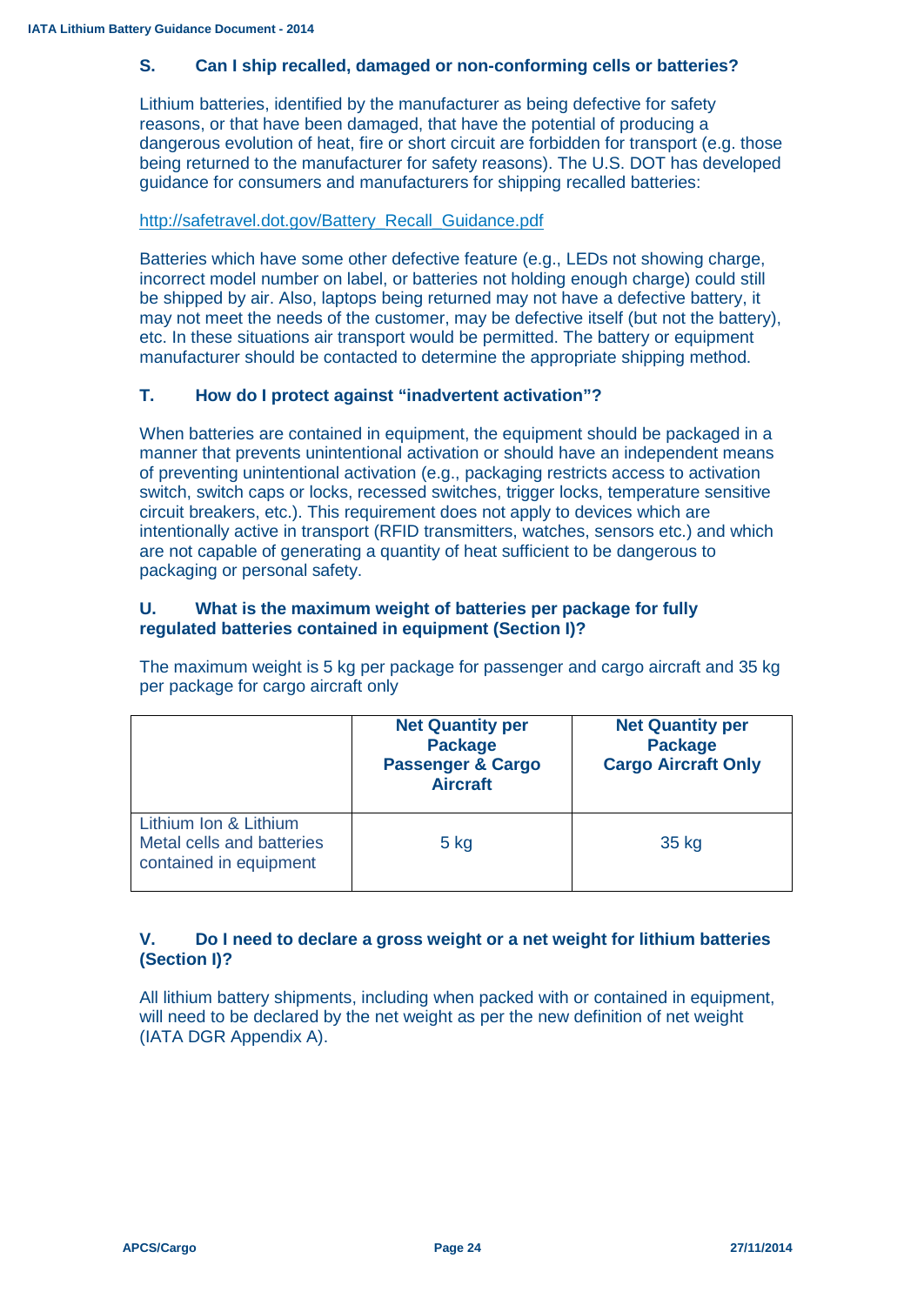Λ

Note: *Section IB shipments (PI965 and 968) were previously limited by a gross weight however effective 1 January 2015 are limited by net weight and the answer above applies as indicated in the packing instruction.*

#### **X. I have 2 kg of 2.7Wh cells and 2 batteries that meet the Section II limitations; can I place them in one package?**

No. The limits found in Table 965-II and Table 968-II cannot be combined. The packages can be split, for example with 1 package of 2 kg of 2.7Wh cells and another of 2 batteries or the Section IB provisions used.

#### **Y. I am shipping Section IB lithium [ion or metal] batteries; do I need dangerous goods training?**

Yes. All the provisions of the Dangerous Goods Regulations apply to shipments of Section IB batteries except the references listed in Section IB. Therefore, dangerous goods training as indicated in Subsection 1.5 of the Dangerous Goods Regulations is required.

#### **Z. What are the additional marking requirements for a Section IB of Packing Instruction 965 and 968 package?**

Because all of the requirements of the dangerous goods regulations apply other than the exceptions listed in Section IB each package must be marked with:

- the UN Number preceded by "UN" and the Proper Shipping Name (DGR 7.1.4.1 (a));
- the shipper and consignee address (DGR 7.1.4.1 (b)); and
- in addition the gross weight as required by (DGR 7.1.4.1(c)) must be marked on the package.

*Note: When using an overpack, each package must be marked in accordance with the Regulations and then, when placed in an overpack, marked as required by DGR 7.1.7.*

#### **AA. I am shipping perishable cargo with lithium battery powered temperature or data loggers; do I need to follow the Dangerous Goods Regulations?**

Yes. All the applicable provisions for lithium batteries will need to be followed by the shipper of such devices, including the limitations for devices that are "active" (on) during transport.

*Note: The [perishable cargo regulations](http://www.iata.org/pcr) (PCR) also apply to such shipments.*

#### **Part 3 – Questions Related to Design Type Testing Provisions**

#### **A. Where can I find requirements related to testing of battery design types?**

The UN Manual of Tests and Criteria sets out specific tests that must be conducted on each lithium cell or battery design type. Each test is intended to either simulate a common transportation occurrence such as vibration or changes in altitude or to test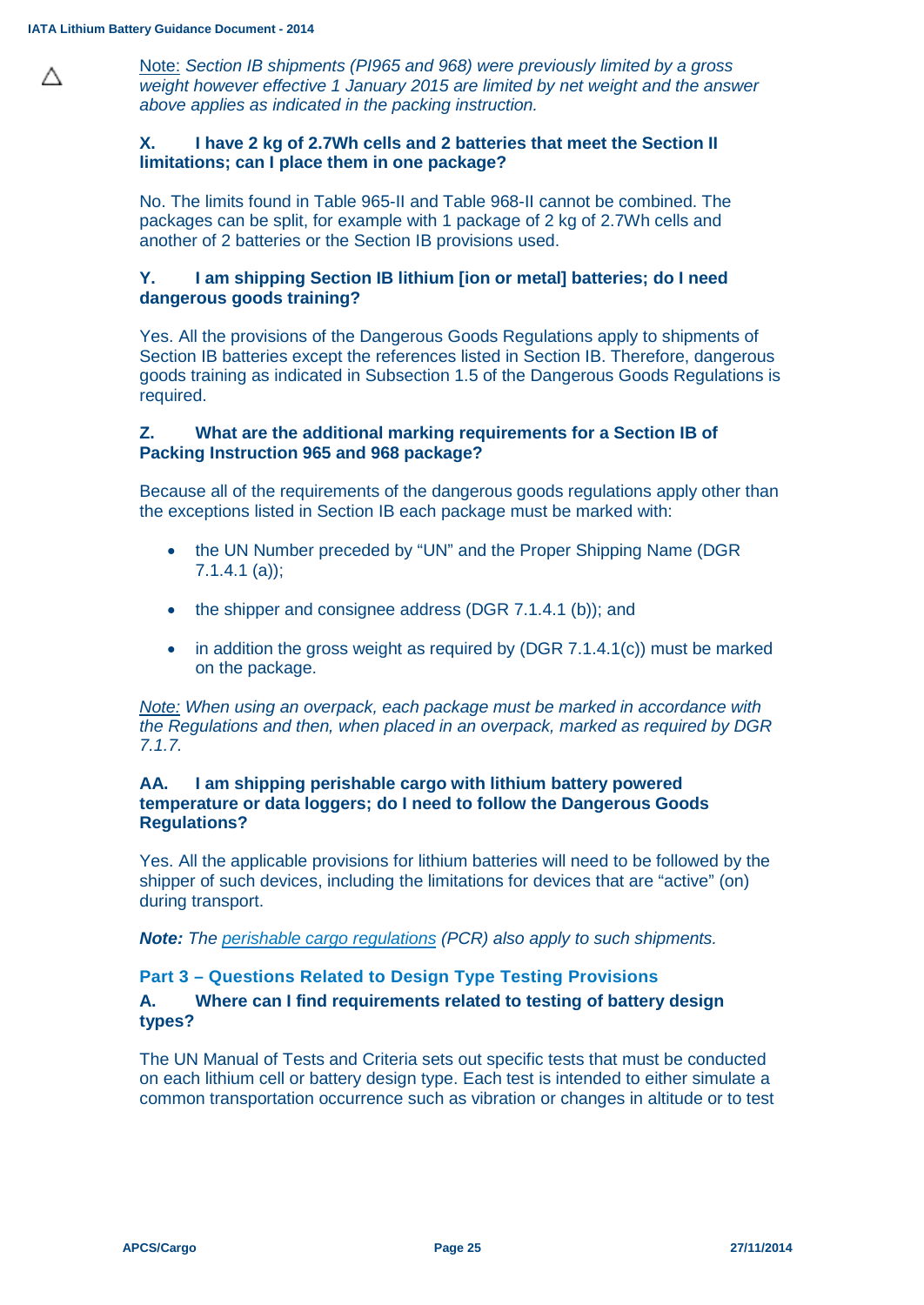Λ

the integrity of a cell or battery. You may obtain a copy of these testing requirements via the following website: [http://www.unece.org/trans/danger/publi/manual/manual\\_e.html.](http://www.unece.org/trans/danger/publi/manual/manual_e.html)

#### **B. What constitutes a design change requiring renewed design type testing?**

The following provisions are taken from the Fifth  $(5<sup>th</sup>)$  revised edition Amendment 1 of the UN Manual of Tests and Criteria.

A cell or battery that differs from a tested design by:

- (a) For primary cells and batteries, a change of more than 0.1 g or 20% by mass, whichever is greater, to the cathode, to the anode, or to the electrolyte;
- (b) For rechargeable cells and batteries, a change in Watt-hours of more than 20% or an increase in voltage of more than 20%; or
- (c) A change that would materially affect the test results

Shall be considered a new type and shall be subjected to the required tests.

*Note: the type of change that might be considered to differ from a tested type, such that it might lead to a failure of any of the test results, may include, but is not limited to:*

- *A change in the material of the anode, the cathode, the separator or the electrolyte;*
- *A change of protective devices, including the hardware and software;*
- *A change of safety design in cells or batteries, such as a venting valve;*
- *A change in the number of component cells; and*
- *A change in connection mode of component cells.*

In the event that a cell or battery type does not meet one or more of the test requirements, steps shall be taken to correct the deficiency or deficiencies that caused the failure before such a cell or battery type is retested.

#### **Part 4 – Questions Related to State and Operator Variations A. What additional requirements are imposed by US Variation USG-02?**

The United States restricts the transport of certain primary (non-rechargeable) lithium metal batteries, both packaged batteries and those packed with our contained in equipment, from transport on passenger carrying aircraft. In accordance with USG-02, primary (non-rechargeable) lithium metal batteries and cells (UN3090) are forbidden for transportation aboard passenger-carrying aircraft. Such batteries transported in accordance with Section IA or IB of Packing Instruction 968 must be labelled with the CARGO AIRCRAFT ONLY label. Such batteries transported in accordance with Section II of Packing Instruction 968 must be marked "PRIMARY LITHIUM BATTERIES — FORBIDDEN FOR TRANSPORT ABOARD PASSENGER AIRCRAFT" or "LITHIUM METAL BATTERIES — FORBIDDEN FOR TRANSPORT ABOARD PASSENGER AIRCRAFT".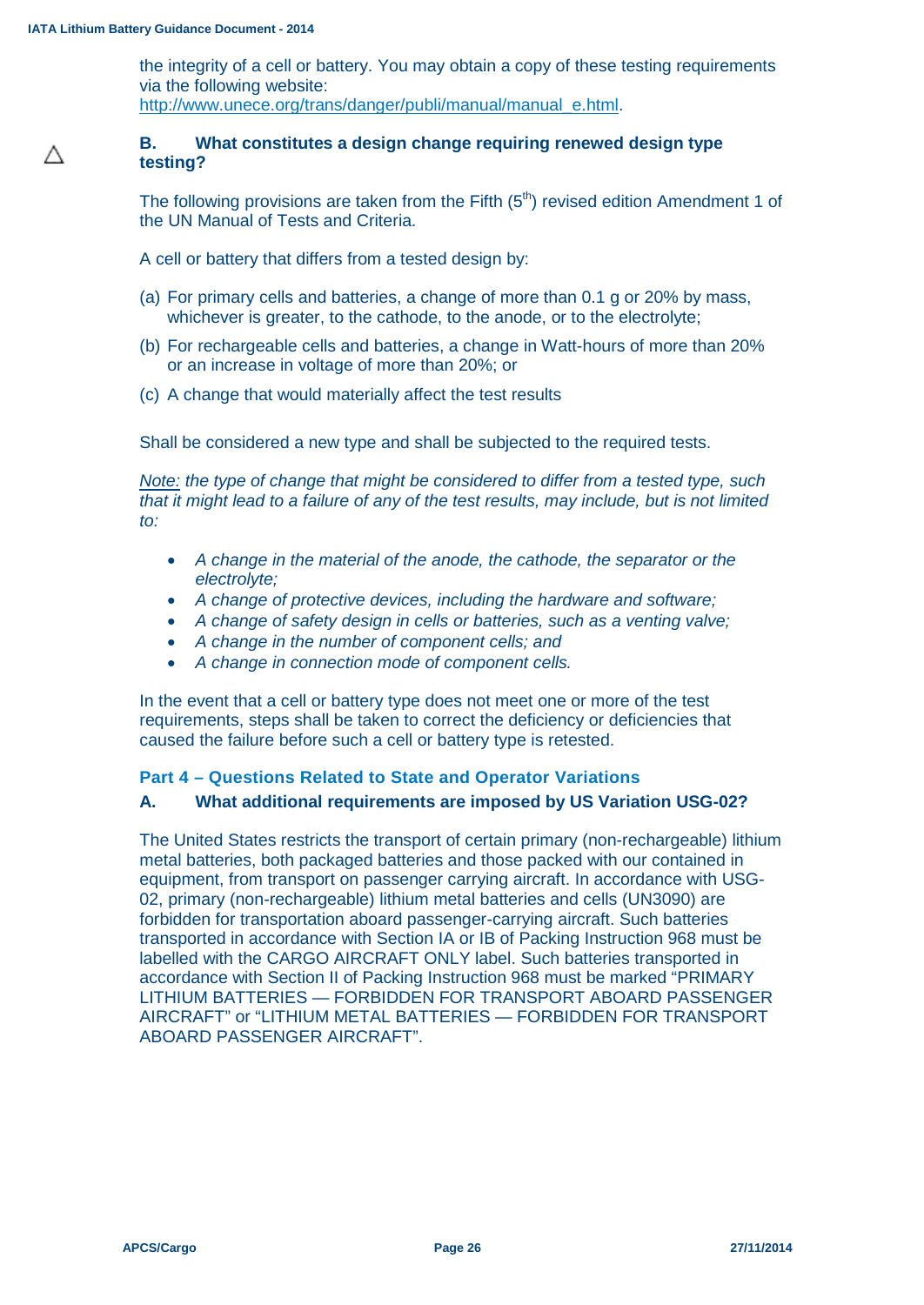Primary (non-rechargeable) lithium metal batteries and cells contained in or packed with equipment (UN3091) are forbidden for transportation aboard passenger-carrying aircraft unless:

- 1) The equipment and the batteries and cells are transported in accordance with Packing Instruction 969 or 970, as appropriate;
- 2) The package contains no more than the number of lithium metal batteries or cells necessary to power the intended piece of equipment;
- 3) The lithium content of each cell, when fully charged, is not more than 5 grams;
- 4) The aggregate lithium content of the anode of each battery, when fully charged, is not more than 25 grams; and
- 5) The net weight of lithium batteries does not exceed 5 kg (11 pounds).

Primary (non-rechargeable) lithium metal batteries and cells contained in or packed with equipment (UN3091) and transported in accordance with Section I of Packaging Instruction 969 or 970 that do not conform to the above provisions are forbidden for transportation aboard passenger carrying aircraft and must be labelled with the cargo aircraft only label.

Primary (non-rechargeable) lithium metal batteries and cells contained in or packed with equipment (UN3091) and transported in accordance with Section II of Packaging Instruction 969 or 970 that do not conform to the above provisions are forbidden for transportation aboard passenger carrying aircraft and must be marked "PRIMARY LITHIUM BATTERIES — FORBIDDEN FOR TRANSPORT ABOARD PASSENGER AIRCRAFT" or "LITHIUM METAL BATTERIES — FORBIDDEN FOR TRANSPORT ABOARD PASSENGER AIRCRAFT".

#### **Additional Information**

Further information can be found here:

[http://www.iata.org/whatwedo/cargo/dangerous\\_goods/index.htm](http://www.iata.org/whatwedo/cargo/dangerous_goods/index.htm)

[http://safetravel.dot.gov](http://safetravel.dot.gov/)

You may also contact the airline of your choice or your national civil aviation authority if you have any further concerns about travelling with lithium metal or lithium ion batteries.

You can also contact the IATA Dangerous Goods Support team if you have questions or concerns which may not have been addressed in this document: [dangood@iata.org](mailto:dangood@iata.org)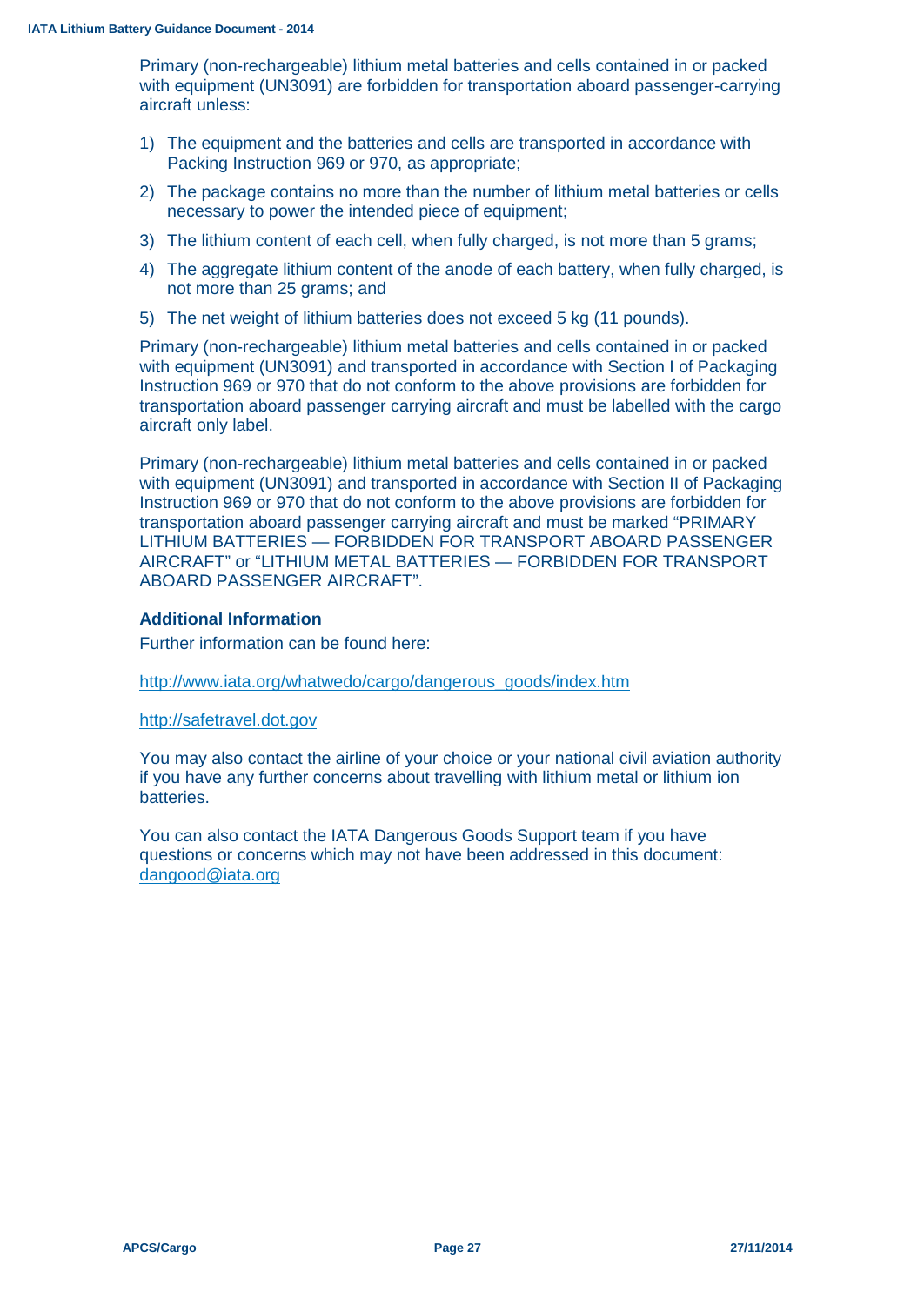### **Abbreviation, Acronyms, Symbols**

The following abbreviations, acronyms and symbols are used throughout the document.

| <b>Symbol</b>       | <b>Meaning</b>                                      |
|---------------------|-----------------------------------------------------|
| $\geq$              | Equal to or greater than                            |
| $\leq$              | Equal to or less than                               |
| $\geq$              | <b>Greater than</b>                                 |
| $\,<\,$             | Less than                                           |
| <b>Abbreviation</b> | <b>Meaning</b>                                      |
| Li Ion (li-ion)     | Lithium ion                                         |
| Li batt.            | <b>Lithium battery</b>                              |
| <b>PAX</b>          | Passenger                                           |
| <b>Acronym</b>      | <b>Meaning</b>                                      |
| <b>CAO</b>          | <b>Cargo Aircraft Only</b>                          |
| <b>DGD</b>          | <b>Shipper's Declaration for Dangerous</b><br>Goods |
| <b>DGR</b>          | <b>IATA Dangerous Goods Regulations</b>             |
| <b>LBSG</b>         | IATA Lithium Battery Shipping Guidelines            |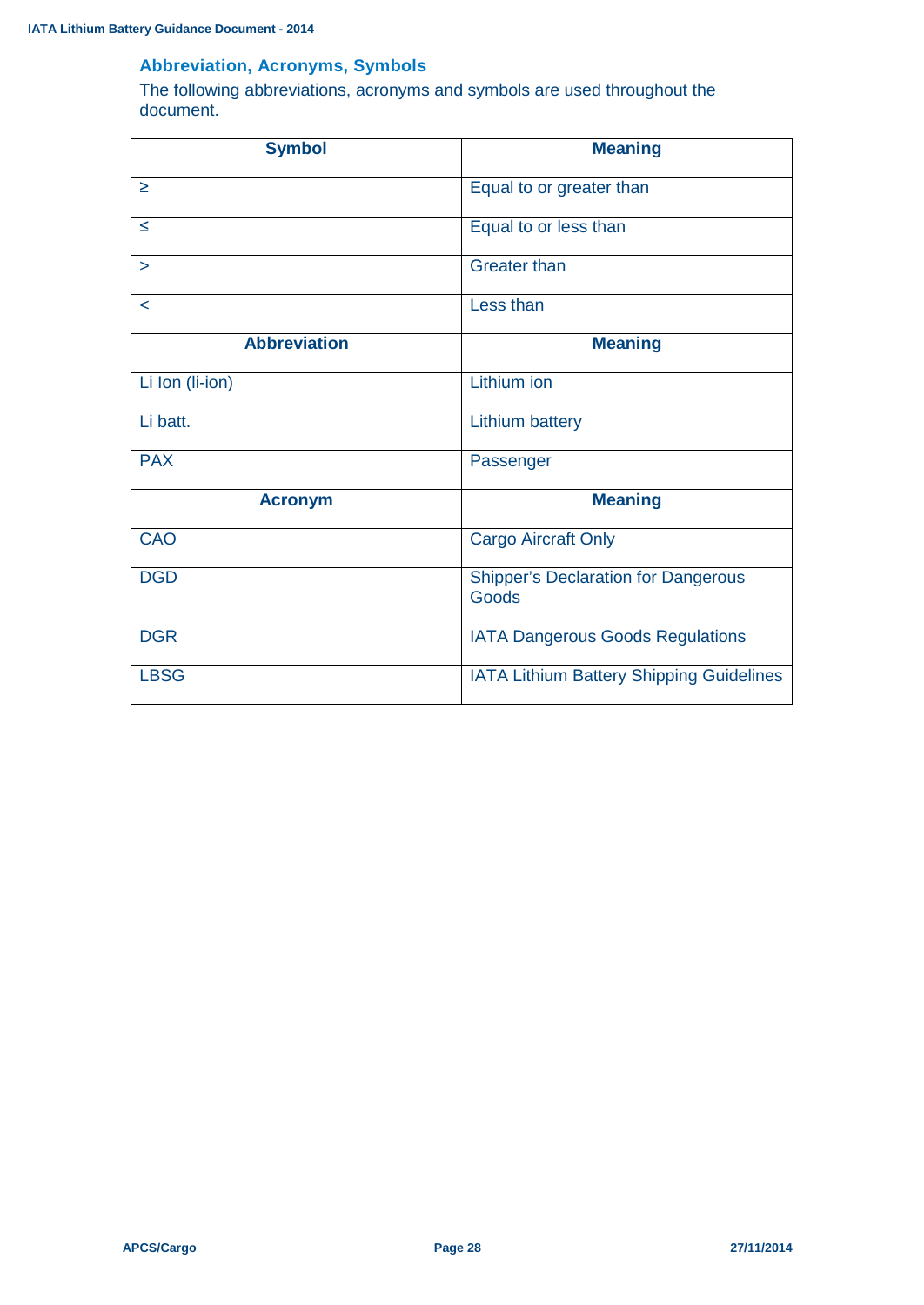## **Additional Lithium Battery Safety Document – Example 1**

Reference Number (optional):

WARNING: LITHIUM BATTERIES THAT HAVE BEEN RECALLED BY THE MANUFACTURER FOR SAFETY REASONS **MUST NOT** BE SHIPPED BY AIR.

Terminology:

- Cell *electrochemical unit, consisting of an anode and a cathode, capable of generating electrical current*
- Battery *assembly of cells*
- Lithium ion cells/batteries *rechargeable – includes lithium polymer cells/batteries*
- Lithium metal cells/batteries *generally non-rechargeable*

| This package contains lithium cells or batteries in the following configuration (check applicable):                                                       |                                                                                                                                                    |  |
|-----------------------------------------------------------------------------------------------------------------------------------------------------------|----------------------------------------------------------------------------------------------------------------------------------------------------|--|
| Lithium Ion - Maximum of                                                                                                                                  | Lithium Metal - Maximum of                                                                                                                         |  |
| 20 Watt-hours per cell; and<br>100 Watt-hours per battery                                                                                                 | 1 gram of lithium metal per cell; and<br>2 grams of lithium per battery                                                                            |  |
| Cells or batteries only (ICAO/IATA                                                                                                                        | □ Cells or batteries only (ICAO/IATA                                                                                                               |  |
| Packing Instruction 965, Section II) - Cells                                                                                                              | Packing Instruction 968, Section II) - Cells                                                                                                       |  |
| or batteries in a package, without electronic                                                                                                             | or batteries in a package, without electronic                                                                                                      |  |
| equipment                                                                                                                                                 | equipment                                                                                                                                          |  |
| <b>Package Limit:</b>                                                                                                                                     | <b>Package Limit:</b>                                                                                                                              |  |
| ≤2.7 Wh = 2.5 kg; or                                                                                                                                      | ≤0.3 g = 2.5 kg; <u>or</u>                                                                                                                         |  |
| >2.7 Wh but $\leq$ 20 Wh = 8 cells; or                                                                                                                    | $>0.3$ g but $\leq 1$ g = 8 cells; or                                                                                                              |  |
| $>2.7$ Wh but $\leq 100$ Wh = 2 batteries                                                                                                                 | >0.3 g but $\leq$ 2 g = 2 batteries                                                                                                                |  |
|                                                                                                                                                           |                                                                                                                                                    |  |
| <b>D</b> Cells or batteries only (ICAO/IATA<br>Packing Instruction 965, Section IB) - Cells<br>or batteries in a package, without electronic<br>equipment | □ Cells or batteries only (ICAO/IATA<br>Packing Instruction 968, Section IB) - Cells<br>or batteries in a package, without electronic<br>equipment |  |
| D Packed with equipment (ICAO/IATA                                                                                                                        | D Packed with equipment (ICAO/IATA                                                                                                                 |  |
| Packing Instruction 966, Section II) - Cells                                                                                                              | Packing Instruction 969, Section II) - Cells                                                                                                       |  |
| or batteries contained in a package with                                                                                                                  | or batteries contained in a package with                                                                                                           |  |
| associated electronic equipment                                                                                                                           | associated battery-powered equipment - with<br>the batteries not installed in the equipment                                                        |  |
| □ Contained in equipment (ICAO/IATA                                                                                                                       | □ Contained in equipment (ICAO/IATA                                                                                                                |  |
| Packing Instruction 967, Section II) - Cells<br>or batteries installed in equipment                                                                       | Packing Instruction 970, Section II) - Cells<br>or batteries installed in equipment                                                                |  |

• This package must be handled with care. A flammability hazard exists if the package is damaged.

 $\_$  ,  $\_$  ,  $\_$  ,  $\_$  ,  $\_$  ,  $\_$  ,  $\_$  ,  $\_$  ,  $\_$  ,  $\_$  ,  $\_$  ,  $\_$  ,  $\_$  ,  $\_$  ,  $\_$  ,  $\_$  ,  $\_$  ,  $\_$  ,  $\_$  ,  $\_$  ,  $\_$  ,  $\_$  ,  $\_$  ,  $\_$  ,  $\_$  ,  $\_$  ,  $\_$  ,  $\_$  ,  $\_$  ,  $\_$  ,  $\_$  ,  $\_$  ,  $\_$  ,  $\_$  ,  $\_$  ,  $\_$  ,  $\_$  ,  $\_$  ,  $\_$  ,  $\_$  ,  $\_$  ,  $\_$  ,  $\_$  ,  $\_$  ,  $\_$  ,  $\_$  ,  $\_$  ,  $\_$  ,  $\_$  ,  $\_$  ,  $\_$  ,  $\_$  ,  $\_$  ,  $\_$  ,  $\_$  ,  $\_$  ,  $\_$  ,  $\_$  ,  $\_$  ,  $\_$  ,  $\_$  ,  $\_$  ,  $\_$  ,  $\_$  ,  $\_$  ,  $\_$  ,  $\_$  ,  $\_$  ,  $\_$  ,  $\_$  ,  $\_$  ,  $\_$  ,  $\_$  ,  $\_$  ,  $\_$  ,  $\_$  ,  $\_$  ,  $\_$  ,  $\_$  ,  $\_$  ,  $\_$  ,  $\_$  ,  $\_$  ,  $\_$  ,  $\_$  ,  $\_$  ,  $\_$  ,  $\_$  ,  $\_$  ,  $\_$  ,  $\_$  ,  $\_$  ,  $\_$  ,  $\_$  ,  $\_$  ,  $\_$  ,  $\_$  ,  $\_$  ,  $\_$  ,  $\_$  ,  $\_$  ,  $\_$  ,  $\_$  ,  $\_$  ,  $\_$  ,  $\_$  ,  $\_$  ,  $\_$  ,  $\_$  ,  $\_$  ,  $\_$  ,  $\_$  ,  $\_$  ,  $\_$  ,  $\_$  ,  $\_$  ,  $\_$  ,  $\_$  ,  $\_$  ,  $\_$  ,  $\_$  ,  $\_$  ,  $\_$  ,  $\_$  ,  $\_$  ,  $\_$  ,  $\_$  ,  $\_$  ,  $\_$  ,  $\_$  ,  $\_$  ,  $\_$  ,  $\_$  ,  $\_$  ,  $\_$  ,  $\_$  ,  $\_$  ,  $\_$  ,  $\_$  ,  $\_$  ,  $\_$  ,  $\_$  ,  $\_$  ,  $\_$  ,  $\_$  ,  $\_$  ,  $\_$  ,  $\_$  ,

• If this package is damaged in transportation, it must not be loaded until the condition of the contents can be verified. The batteries contained in this package must be inspected for damage and may only be repacked if they are intact and protected against short circuits.

• For more information about the batteries contained in this package, call the following telephone number:

\_\_\_\_\_\_\_\_\_\_\_\_\_\_\_\_\_\_\_\_\_\_\_\_\_\_\_\_\_\_\_\_\_\_\_\_\_\_\_\_\_\_\_\_\_\_\_\_\_\_\_\_\_\_\_\_\_\_\_\_ **List telephone number here, including area code and any applicable country code**

Name/Address of shipper (optional):

\_\_\_\_\_\_\_\_\_\_\_\_\_\_\_\_\_\_\_\_\_\_\_\_\_\_\_\_\_\_\_\_\_\_\_\_\_\_\_\_\_\_\_\_\_

Name/Address of Consignee (optional):

\_\_\_\_\_\_\_\_\_\_\_\_\_\_\_\_\_\_\_\_\_\_\_\_\_\_\_\_\_\_\_\_\_\_\_\_\_\_\_\_\_\_\_\_\_\_

\_\_\_\_\_\_\_\_\_\_\_\_\_\_\_\_\_\_\_\_\_\_\_\_\_\_\_\_\_\_\_\_\_\_\_\_\_\_\_\_\_\_\_\_\_\_

Date (optional):